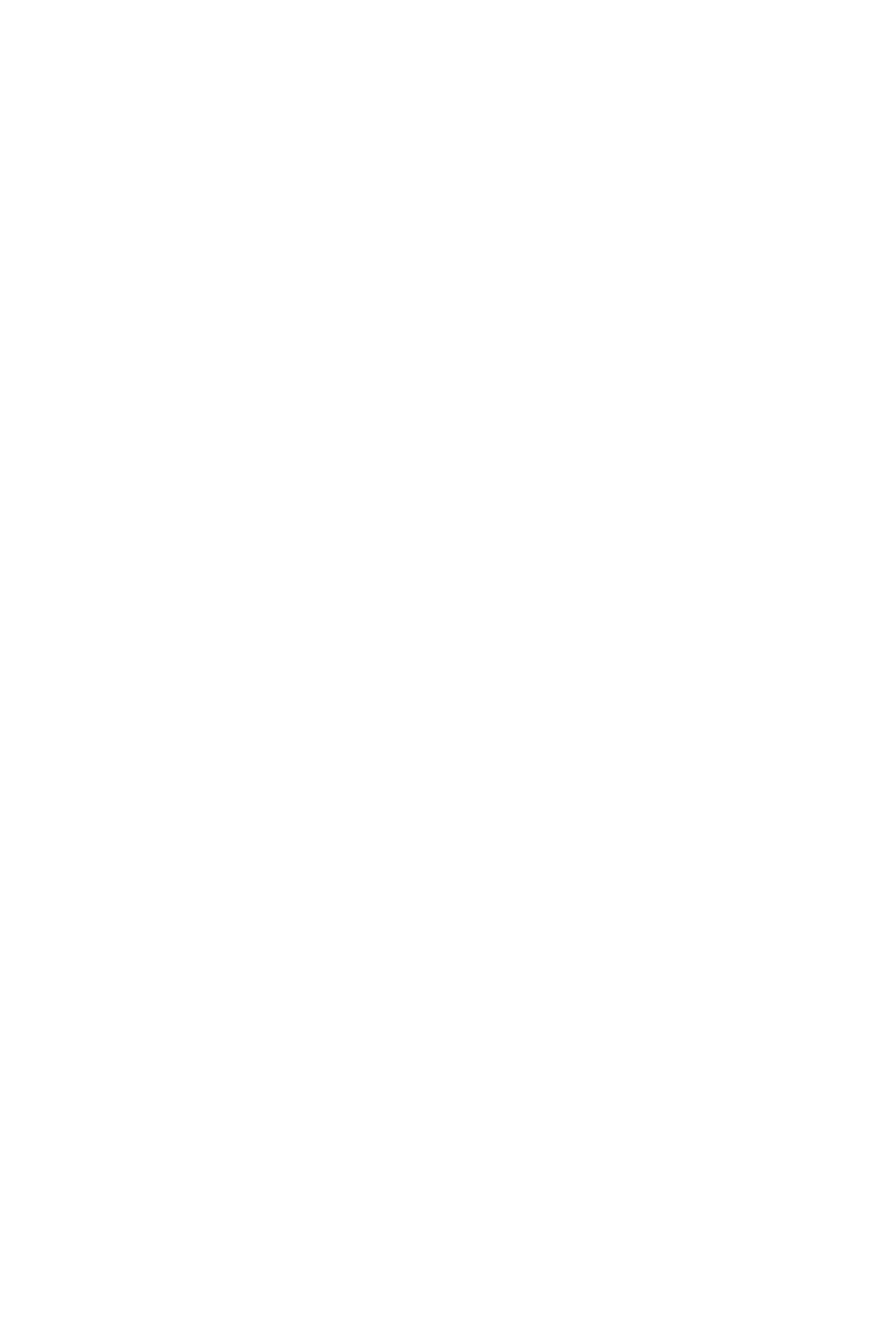# **Julian Simon Lecture Series**



Presented at the IZA Annual Migration Meeting, May 2007, Bonn

# **The Economics of Language for Immigrants: An Introduction and Overview**<sup>1</sup>

*Barry R. Chiswick* 

University of Illinois at Chicago, IZA – Institute for the Study of Labor (Bonn)

# Abstract

This paper provides an introduction and overview of my research on the Economics of Language. The approach is that language skills among immigrants and native-born linguistic minorities are a form of human capital. There are costs and benefits associated with this characteristic embodied in the person. The analysis focuses on the economic and demographic determinants of destination language proficiency among immigrants. This is based on Exposure, Efficiency and Economic Incentives (the three E's) for proficiency. It also focuses on the labor market consequences (earnings) of proficiency for immigrants and native-born bilinguals. The empirical testing for the US, Canada, Australia, Israel and Bolivia is supportive of the theoretical models.

**Keywords:** Immigrants, Language, Bilingualism, Human Capital, Earnings **JEL Codes:** J15, J24, J31, J61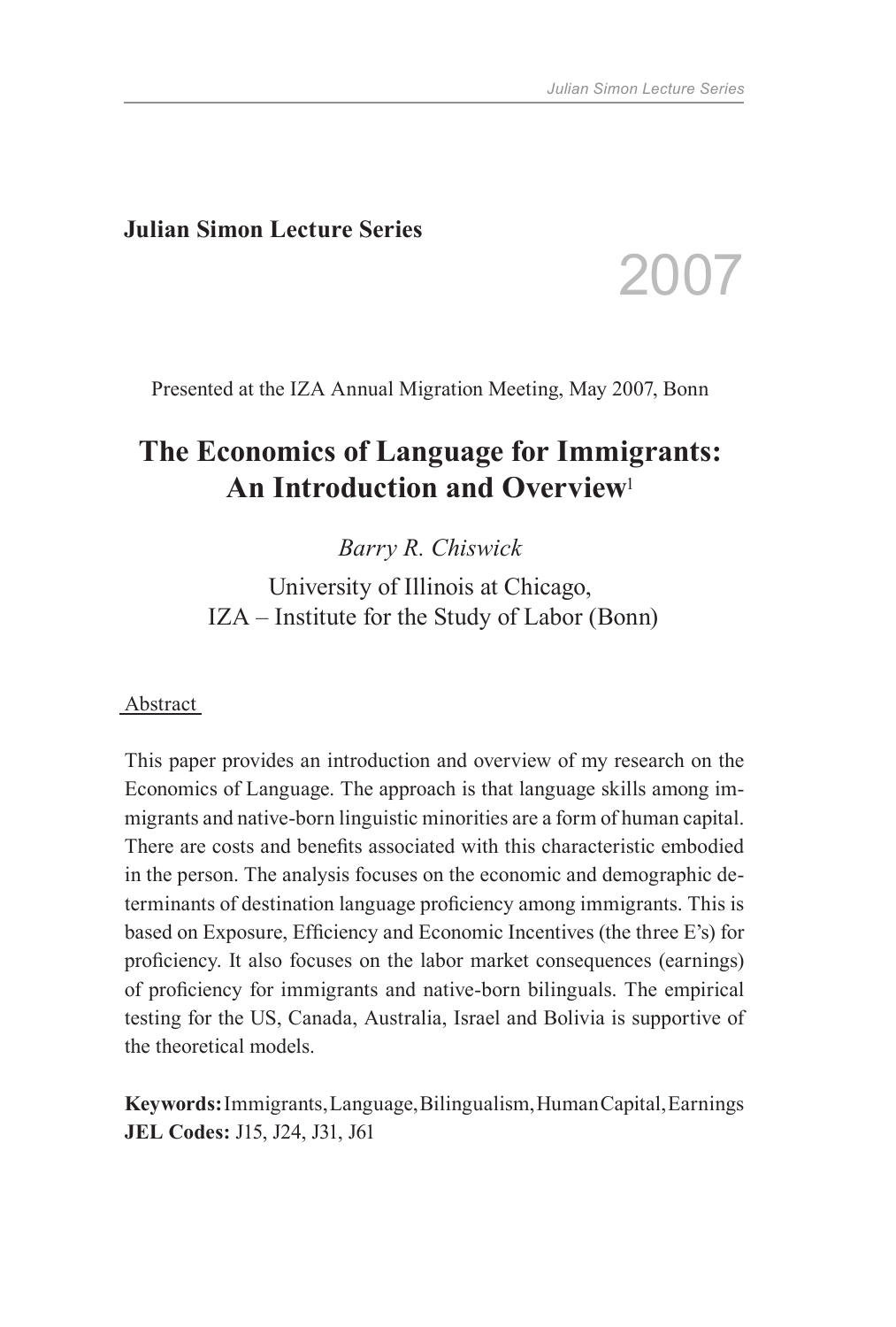# **About the IZA Annual Migration Meeting (AM2 ) and the Julian Simon Lecture:**

In June 2004, IZA hosted the first Annual Migration Meeting  $(AM<sup>2</sup>)$  in Bonn. It was created



to foster migration research by bringing together international researchers and establishing the IZA migration group.  $AM^2$  established the Julian Simon Keynote Lecture in honor of Julian Simon, in recognition of his research on the economic effects of population change.

Julian Simon was an optimist on population issues and a migration expert. He was Professor of Business Administration at the University of Maryland, Distinguished Senior Fellow at the Cato Institute, and a member of the Action Institute's Advisory Board. He died unexpectedly on February 5, 1998, four days short of his 66<sup>th</sup> birthday.

Dr. Simon graduated from Harvard University, where he completed the ROTC program, and later served as a naval officer before receiving an M.A. in Business Administration and a Ph.D. from the University of Chicago Graduate School of Business. An entrepreneur, he opened his own business before joining academia.

A prolific writer, Simon was the author of almost two hundred professional studies in technical journals, and he wrote dozens of articles in such mass media as the *Atlantic Monthly, Readers Digest, New York Times,* and *The Wall Street Journal*. In 1989 he published *The Economic Consequences of Immigration*, arguing that immigrants make "substantial net economic contributions to the United States." Julian Simon was an advocate of an open-door immigration policy.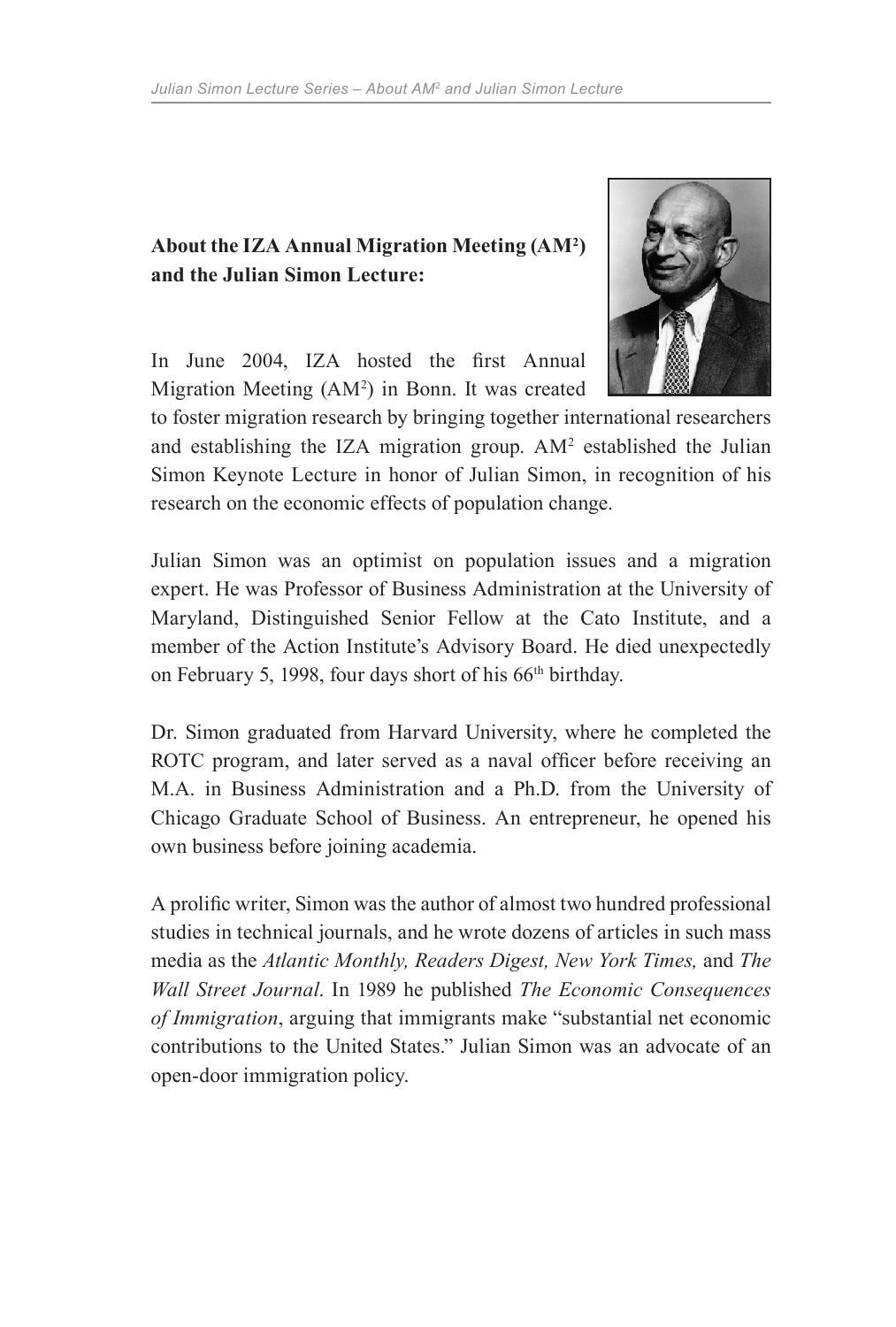

**About the Author**

Barry R. Chiswick is Distinguished Professor in the Department of Economics at the University of Illinois at Chicago (UIC), and Founding Director of the UIC Center for Economic Education (2000). He is one of the earliest IZA Research Fellows and has been Program Director for the IZA Migration Studies Program since 2004.

Professor Chiswick received his Ph.D. with Distinction in Economics from Columbia University in 1967 and has held permanent and visiting appointments at UCLA, Columbia University, CUNY, Stanford University, Princeton University, Hebrew University (Jerusalem), Tel Aviv University, University of Haifa, and the University of Chicago. Among many other prominent policy-related activities, he served as Senior Staff Economist at the U.S. President's Council of Economic Advisers from 1973 to 1977 and has testified before both Houses of the US Congress. He is a former chairman of the American Statistical Association Census Advisory Committee, and past president of the European Society for Population Economics, the Midwest Economics Association and the Illinois Economics Association. He has been a consultant to numerous U.S. government agencies, as well as to the World Bank and other international organizations. He is currently Associate Editor of the Journal of Population Economics and Research in Economics of the Household, and on the editorial boards of four additional academic journals.

Professor Chiswick has an international reputation for his research in Labor Economics, Human Resources, the Economics of Immigration, the Economics of Minorities, the Economics of Religion, and Income Distribution. He is recognized as having done the seminal research on the Economics of Immigration, and continues to be the leader in the field.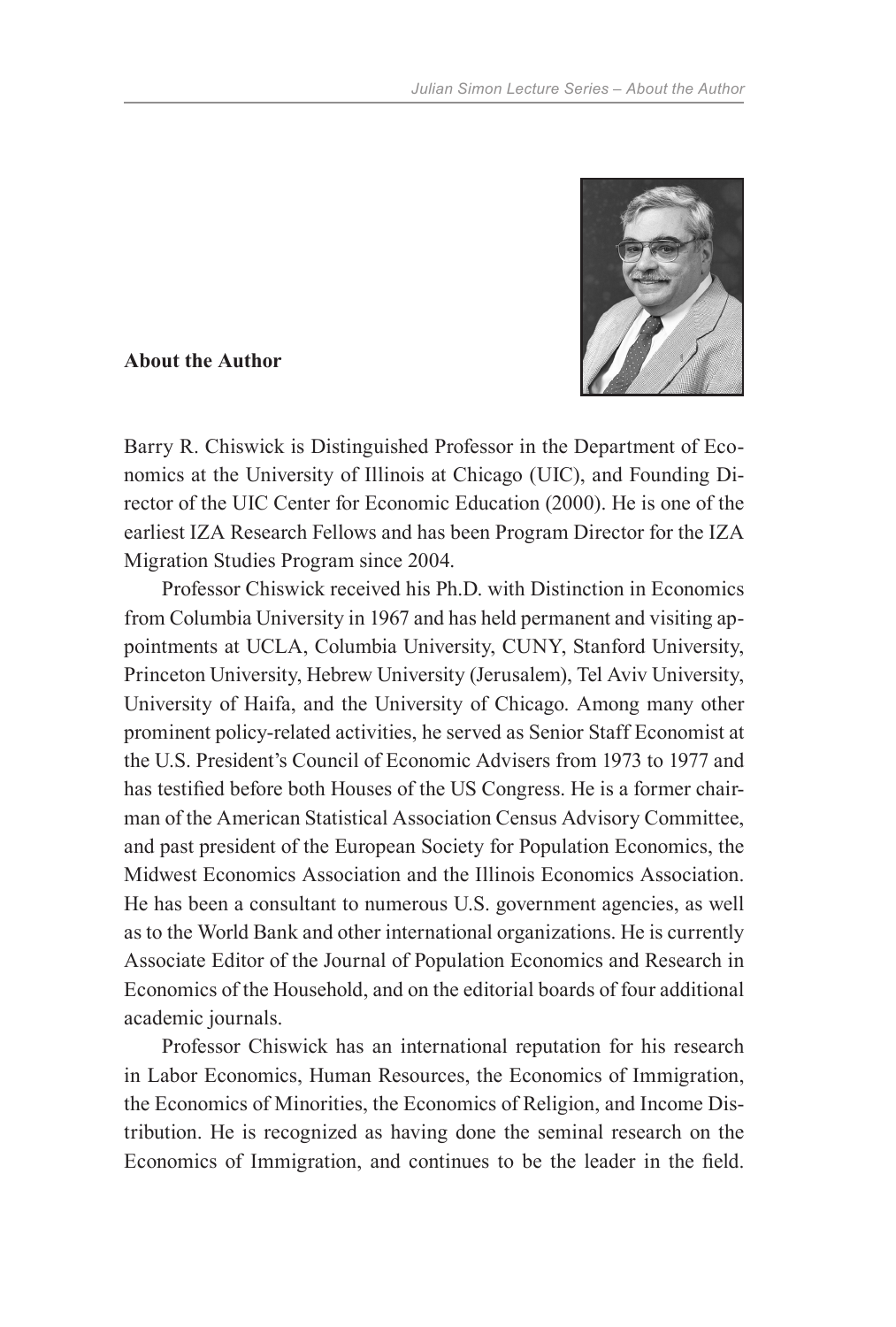Chiswick's research has been published in 14 books and monographs and in over 140 scholarly journal articles and chapters in books, in addition to other publications. His latest book is The Economics of Language (with Paul W. Miller), Routledge, 2007. Although most of his research has been published in Economics journals, he has also published in History, Sociology, Political Science, Demography, Linguistics and interdisciplinary journals. He has received numerous awards for his research.

In May 2007, Barry R. Chiswick delivered the Julian Simon Lecture at the Fourth Annual Migration Meeting (AM2) held at IZA in Bonn.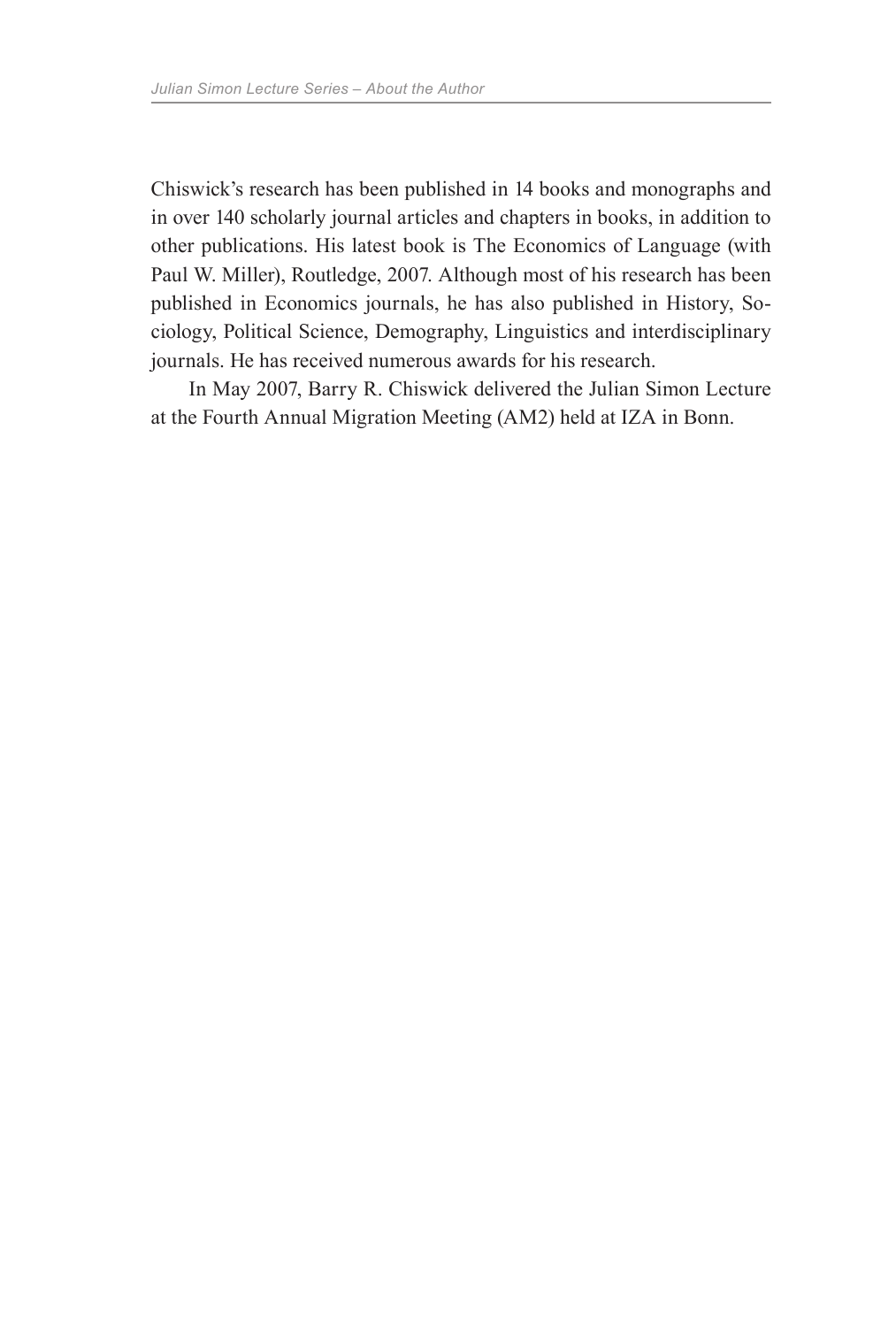#### **Introduction**

This paper, based on my Julian Simon Lecture (IZA Annual Migration Meeting, Bonn, May 2007) and my European Society for Population Economics Presidential Address (Chicago, June 2007) is intended as an introduction and overview of my research on the Economics of Language, in particular the determinants and consequences of the destination language proficiency of immigrants. Language proficiency refers to one's level of skill in speaking, hearing, reading, and writing a language, although most of the data, and hence most of the statistical analyses in the literature, are on speaking proficiency. The focus is on the determinants of proficiency in the primary language of the economy, including the labor market of an immigrant's country of destination, although the model and methodology can, and have been, applied to non-migrants who are linguistic minorities and native-born bilingual speakers. A second concern is the labor market consequences for immigrants and the native born bilinguals of proficiency in the dominant language, and in particular, the effects on earnings.

Analyses of the determinants and consequences of the destination language proficiency of immigrants are important for understanding the economic, political and social adjustment of immigrants, and hence their impact on the host country.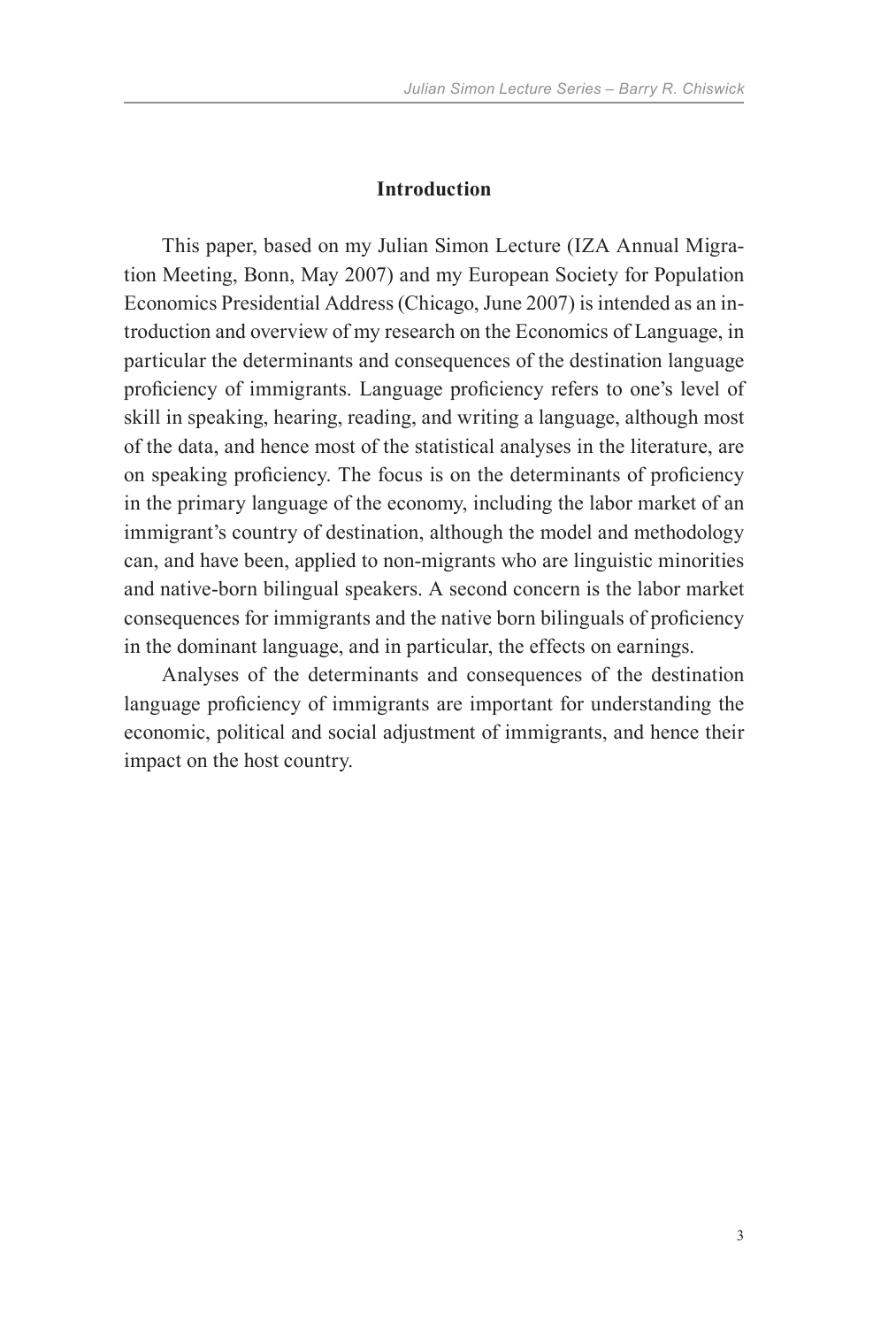### **The Economics of Language**

The "Economics of Language" is the study of the determinants and consequences of language proficiency using the methodology and tools of economics. The methodology of economics is the scientific method applied to maximizing behavior (Friedman, 1953).

The scientific method is based on using assumptions to build models that generate testable hypotheses. The principle of Occum's Razor is essential, that is, simple assumptions and models are preferred to more complex assumptions and models that have the same power for explaining behavior. The "realism" of the assumption is less relevant than its ability to explain observed behavior. To the extent that empirical analysis demonstrates that the hypothesis is found to be consistent with the data, the hypothesis (and implicitly, the model) is maintained. To the extent that the hypothesis is not supported by the data, one goes back to the drawing board and revises the assumption and/or the model to generate a new hypothesis, which is then tested with new and independent data.

Economics is the study of the allocation of "scarce" resources among competing ends. By scarcity, it is meant that the resources are not free, but rather something must be given up to acquire them. The resources may be goods and service purchased in the marketplace or they may be a person's time. Time is indeed scarce as there is a finite number of minutes in a year and a finite life, and time used in one activity cannot be used in another activity (opportunity cost).

The tools of economics are both theoretical and empirical. The theoretical tools include models of maximizing behavior, where individuals are assumed to maximize their well-being (referred to as "utility") and business firms are assumed to maximize their "profits." The empirical tools are a set of statistical techniques used by economists which taken together are referred to as "econometrics."

Most of the research in the economics of language focuses on what can be described as microeconomics, that is, the behavior of individuals. The approach taken has been to view language skills as a form of "human capital." Anything that is productive is a resource—sunlight, plows, and language skills. To be capital, however, there must be costs for it to be pro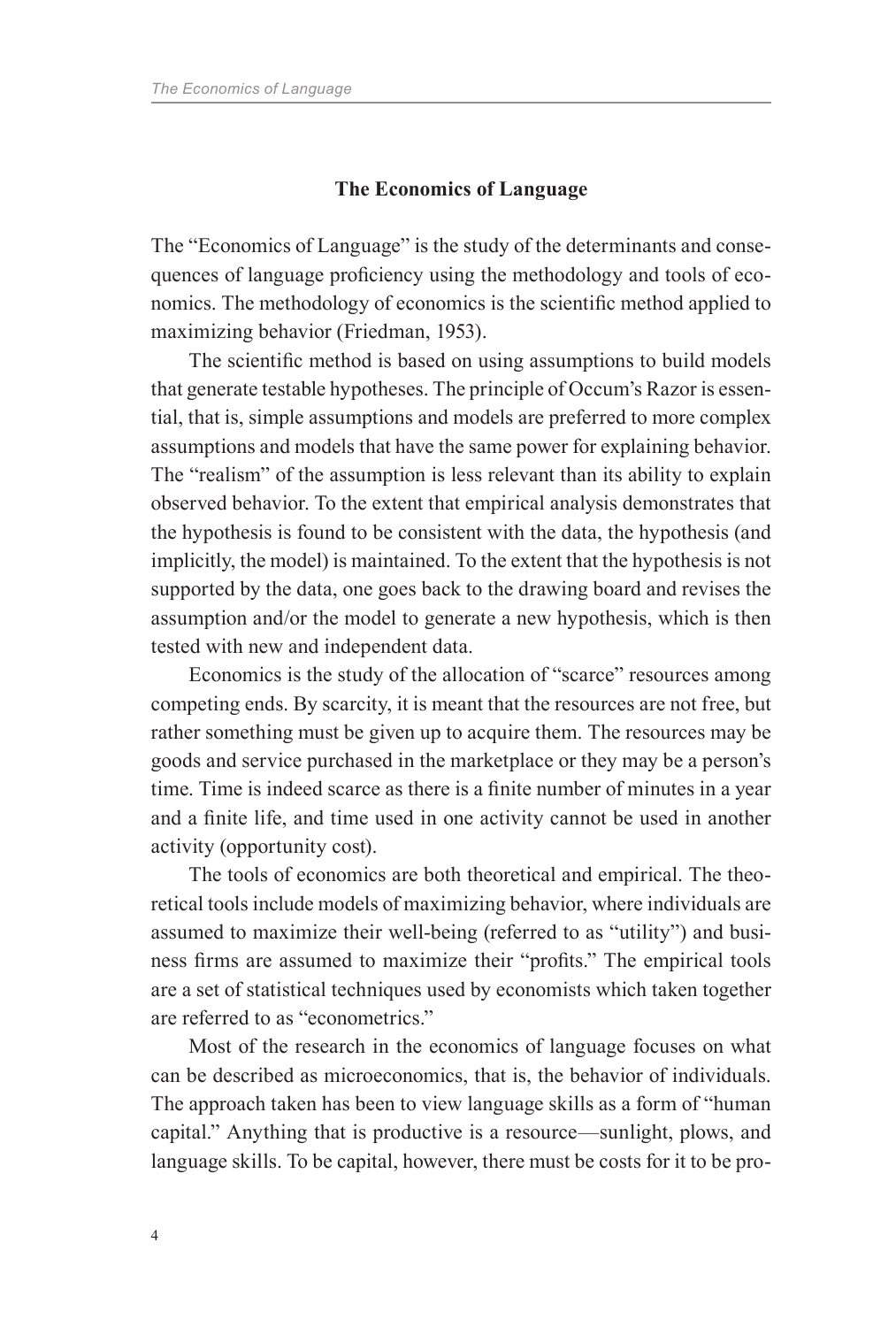duced or acquired. Thus, sunlight is a natural resource, not capital, while plows and language skills are capital. Capital is of two types, physical and human, depending on whether it is embodied in the person. Thus, a plow is physical capital and language skills are human capital. Language skills are produced using scarce resources in terms of time and out-of-pocket expenses. These investments are made in anticipation of future benefits from doing so. These benefits may be in the form of higher earnings, lower costs of consumption, greater political involvement, and larger social/communication networks, to name a few.

The concept of human capital became important in the 1960s, with the emphasis on schooling, on-the-job training, health and information, all of which transform the person, and migration, which transforms the person's location (Schultz, 1962). It was only since the 1980s that economists have viewed immigrant language skills as a form of human capital and analyzed it in this context (Carliner, 1981; McManus, Gould, & Welch, 1983; Tainer, 1988). This interest arose as a result of the rapid growth of the non-English speaking portion of the increasing immigrant flows into the United States, and the emerging interest among economists in the determinants of the adjustment of immigrants to the host society, as well as the interest in human capital theory. (Chiswick, 1978).

Language skills satisfy the three requirements for human capital, that it is productive, costly to produce, and embodied in the person.

First, a person's proficiency in the language of the area in which he or she lives is productive in the labor market. Those who speak/read the local language will find it easier to obtain a job and will generally be more productive on the job. In addition, language skills are productive in consumption activities. Those proficient in the local language will be more efficient in finding higher quality goods and services and at lower prices. Any monolingual English speaker in the French countryside quickly learns this proposition. Immigrants who do not speak the language of the broader society also find that their social and information networks are confined to their immigrant/linguistic enclave, rather than having a wider range. These benefits provide economic and social incentives for immigrants to learn the host country's language.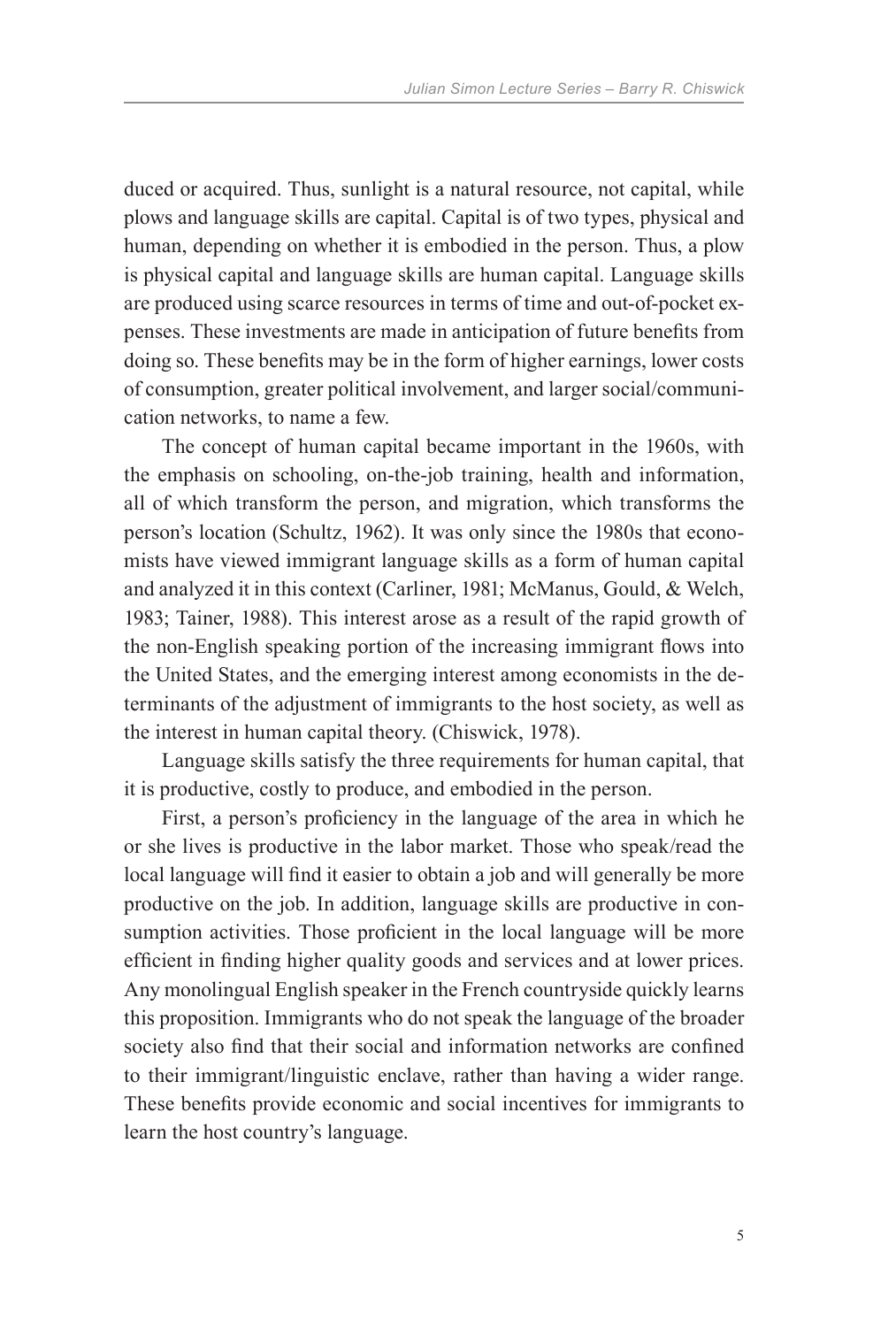Second, acquiring language proficiency is not without costs. Immigrants spend a considerable amount of their own time and money (for language training schools, books, etc.) to become proficient in their new country's language. Acquiring language skills is not costless even for infants. Even if their own time has no economic value, the time of their parents or other caregivers in speaking and reading to the child is not costless. The costs involved in an immigrant's learning a new language would be influenced by several factors, including the person's age, exposure to the language (as distinct from being able to avoid its use by living in a linguistic enclave), and the "distance" between the person's mother tongue and the language of the destination, among other factors.

Finally, language skills are embodied in the person. Unlike owning physical capital (such as a truck), but like learning to play a piano, language skills cannot be separated from the person.

The idea that language skills are both productive and costly to acquire is not new, but rather at least thousands of years old. See Box 1 which relates the story of the Tower of Babel from the Biblical book of Genesis (chapter 11, verses 1-9). The Tower of Babel provided a biblical explanation for the diversity of languages and the scattering of people. "If, as one people with one language… then nothing that they may propose to do will be out of their reach." When their speech was "confounded" and they were scattered, they could no longer cooperate and they became less productive (Tanakh, 1985).

This raises an interesting yet unanswered question in the macroeconomics of language. To what extent has the common language in the 50 states of the United States facilitated economic exchange (trading in goods and services and the mobility of factors of production, including workers), and thereby increased U.S. incomes compared to Europe with its multiplicity of languages. Europe has been moving in the direction of reducing barriers to facilitate the mobility of goods and people. First came the reduction in tariff and non-tariff barriers to trading in goods. With the establishment of the European Union (EU), legal barriers to the mobility across EU countries of its citizens have been reduced. The "Euro zone" countries have adopted a common currency to reduce the cost of financial transactions. And, informally, English is becoming a very common sec-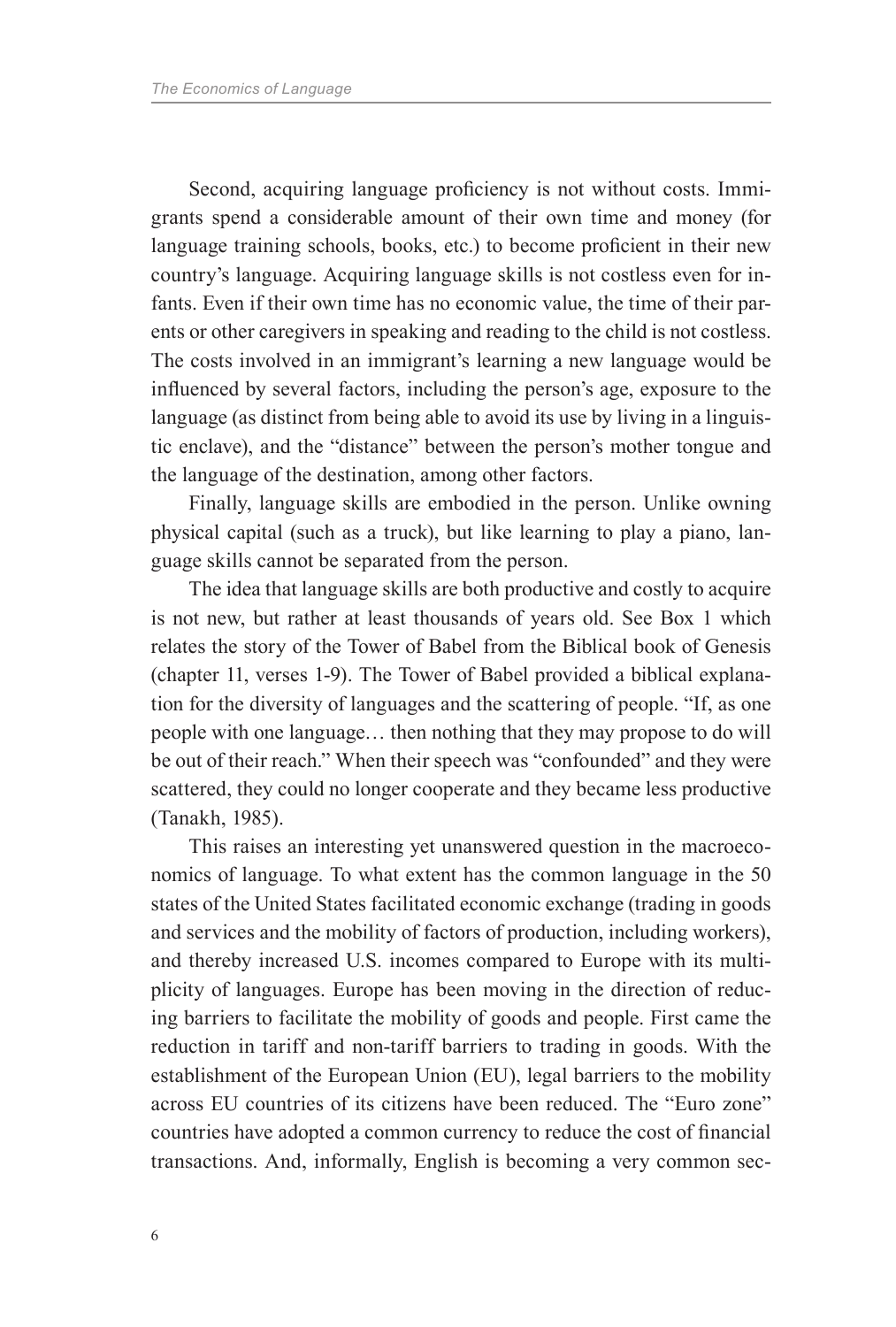#### **Box 1. Tower of Babe**l

Everyone on earth had the same language and the same words. And as they migrated from the east, they came upon a valley in the land of Shinar and settled there.

They said to one another, "Come, let us make bricks and burn them hard." – Brick served them as stone, and bitumen served them as mortar. – And they said, "Come let us build a city, and a tower with its top in the sky, to make a name for ourselves; else we shall be scattered all over the world."

The LORD came down to look at the city and tower that man had built, and the LORD said, "If, as one people with one language for all, this is how they have begun to act, then nothing that they may propose to do will be out of their reach. Let us, then, go down and confound their speech there, so that they shall not understand one another's speech." Thus the LORD scattered them from there over the face of the whole earth; and they stopped building the city. That is why it was called Babel, because there the LORD confounded the speech of the whole earth; and from there the LORD scattered them over the face of the whole earth.

-- (Genesis, 11, 1-9)

Source: Tanakh: The Holy Scriptures, Philadelphia: Jewish Publication Society, 1985, pp.16-17

ond language (a lingua franca) in Europe (Grimes & Grimes, 1993). To what extent will the spread of English as a lingua france add to Europe's per capita GDP?

An important issue currently facing the United States, and most of the highly developed economies, is the inverse of the Tower of Babel story. Immigration is resulting in the coming together of diverse peoples originally speaking a variety of languages who then merge over time into a common culture and a common language, even if they may retain the languages of their origins.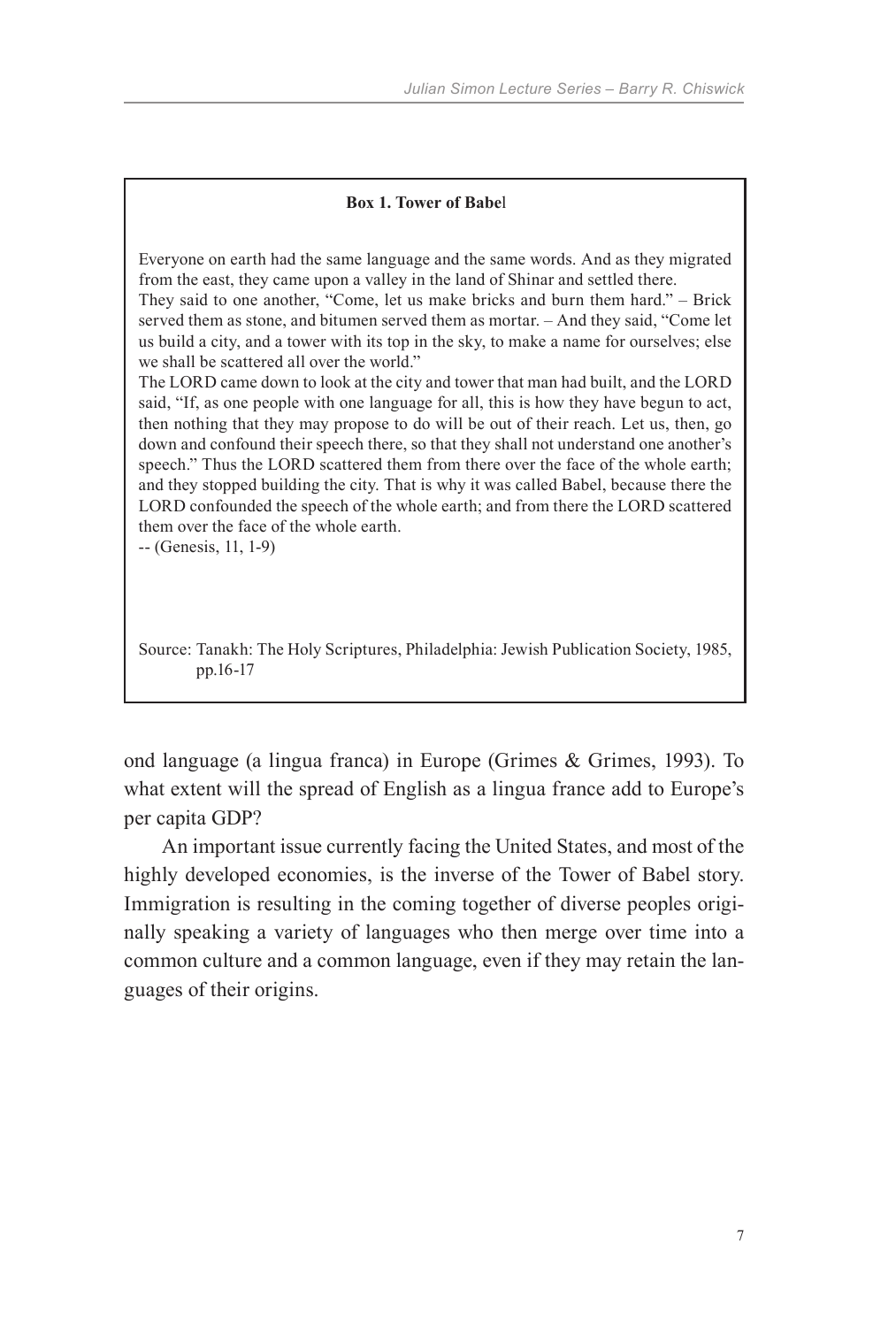### **Research Questions and Methodology**

My research on the economics of language has focused on two basic questions: What determines dominant language acquisition or proficiency among immigrants and linguistic minorities? and What are the consequences of dominant language acquisition and proficiency?

The consequence of language proficiency that has received the most attention has been in the labor market, particularly earnings. There are, however, other consequences which have not received much attention from economists or other social scientists. Knowing the dominant language makes a person more efficient in the consumption of goods and services (higher quality and lower prices for goods and services). Investment in other forms of human capital, such as schooling and job training, are likely to be more productive if one can communicate in the dominant language in school and in the labor market. Knowing the dominant language of the destination can increase the efficiency of parenting. Parents who are proficient in the destination language can be more effective in teaching the language and culture of the destination to their children, which would be a benefit to them in school and later in the job market. Language skills also have social benefits as they can expand the range of friendship networks beyond one's ethnic/linguistic enclave. Finally, civic involvement is enhanced with knowledge of the host country's language. Indeed, for the US, and many other countries, at least a basic knowledge of the destination language is required for immigrants to become citizens and acquire full political and economic rights. This brings about increased political empowerment.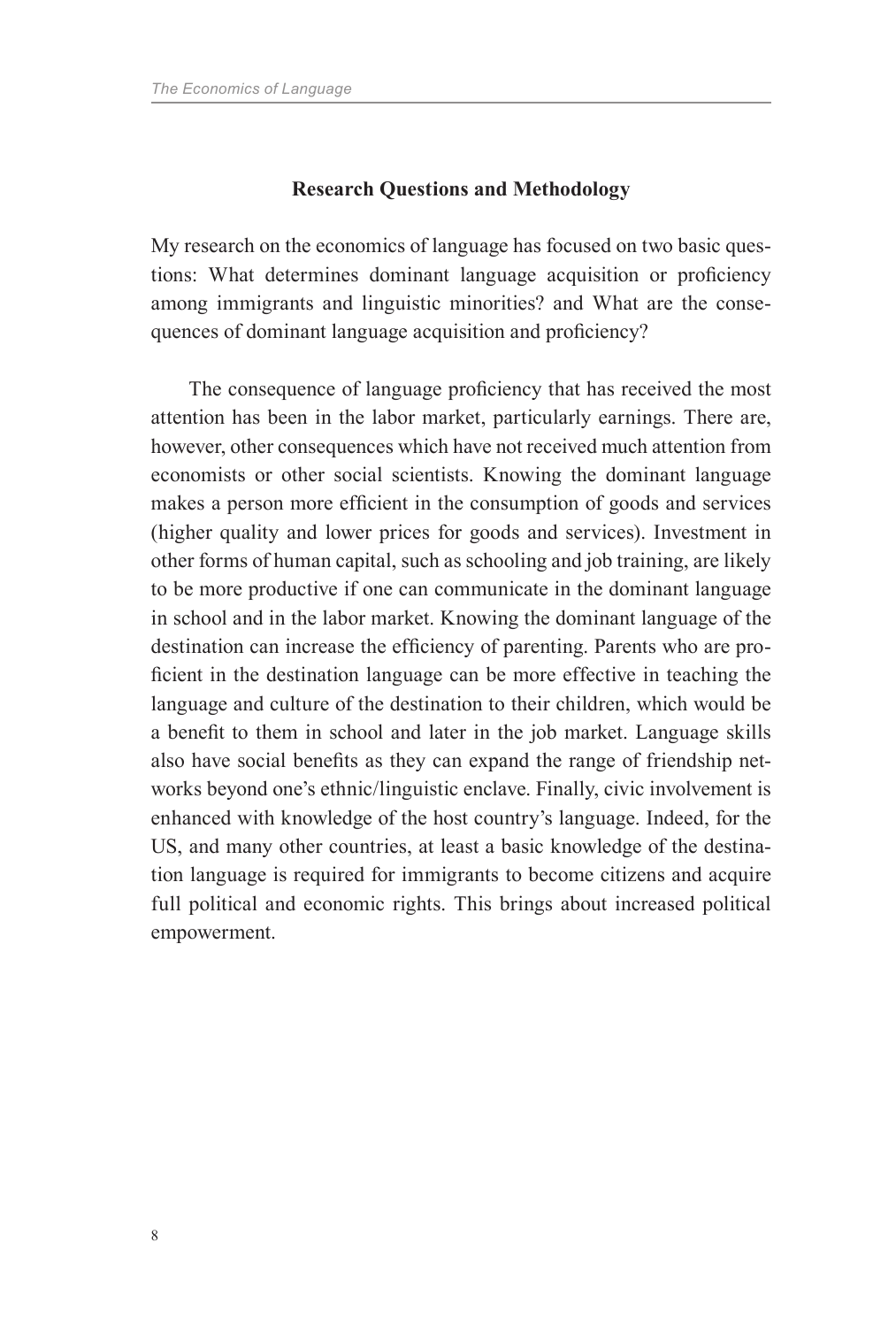### **Testing the Models**

The following sections develop the theoretical framework I have used in addressing the two research questions of determinants and consequences, as well as summarize the empirical findings. The testing of the models, or the estimation of the equations, relies on multivariate statistical (econometric) techniques in which the dependent variable, for example, destination language proficiency or labor market earnings, is expressed as being determined by a set of explanatory variables. Thus, one of the several variables used to explain immigrant language proficiency is age at migration, where it is hypothesized that proficiency declines with a higher age at migration, other measured variables being the same. Also, one variable in the earnings analysis is a measure of destination language proficiency. Each explanatory variable can be examined while all other variables in the analysis are held constant statistically.

In general, many economists, myself included, believe in the importance of testing for the robustness of findings. One estimation for one data set may be insightful, but cannot determine whether the results are unique to that data, group, country or time period, or whether they are generalizable across these dimensions. A hypothesis or model that is not robust, but is valid for only a unique group, time, and place is clearly of very limited value. On the other hand, one has much greater confidence in a hypothesis or model that is robust, that is, supported by analyses of diverse data sets.

The analyses reported below represent a synthesis of the findings on immigrants for different types of data—censuses and surveys, cross-sectional (different people at a point in time) and longitudinal (following the same people over time). They are for immigrants who have legal status, as well as those in an illegal or unauthorized status. Although the data analyses reported below are for the late 20th and early 21st centuries, they are for different data sets in each of four countries, namely, the United States, Australia, Canada, and Israel, where the destination language is English in the first two, English and French in Canada, and Hebrew in Israel. The particular value of research on Israel in this context is that whereas English, and to a lesser extent French, is an international language of business and science, which is often learned in school in the origin as a second lan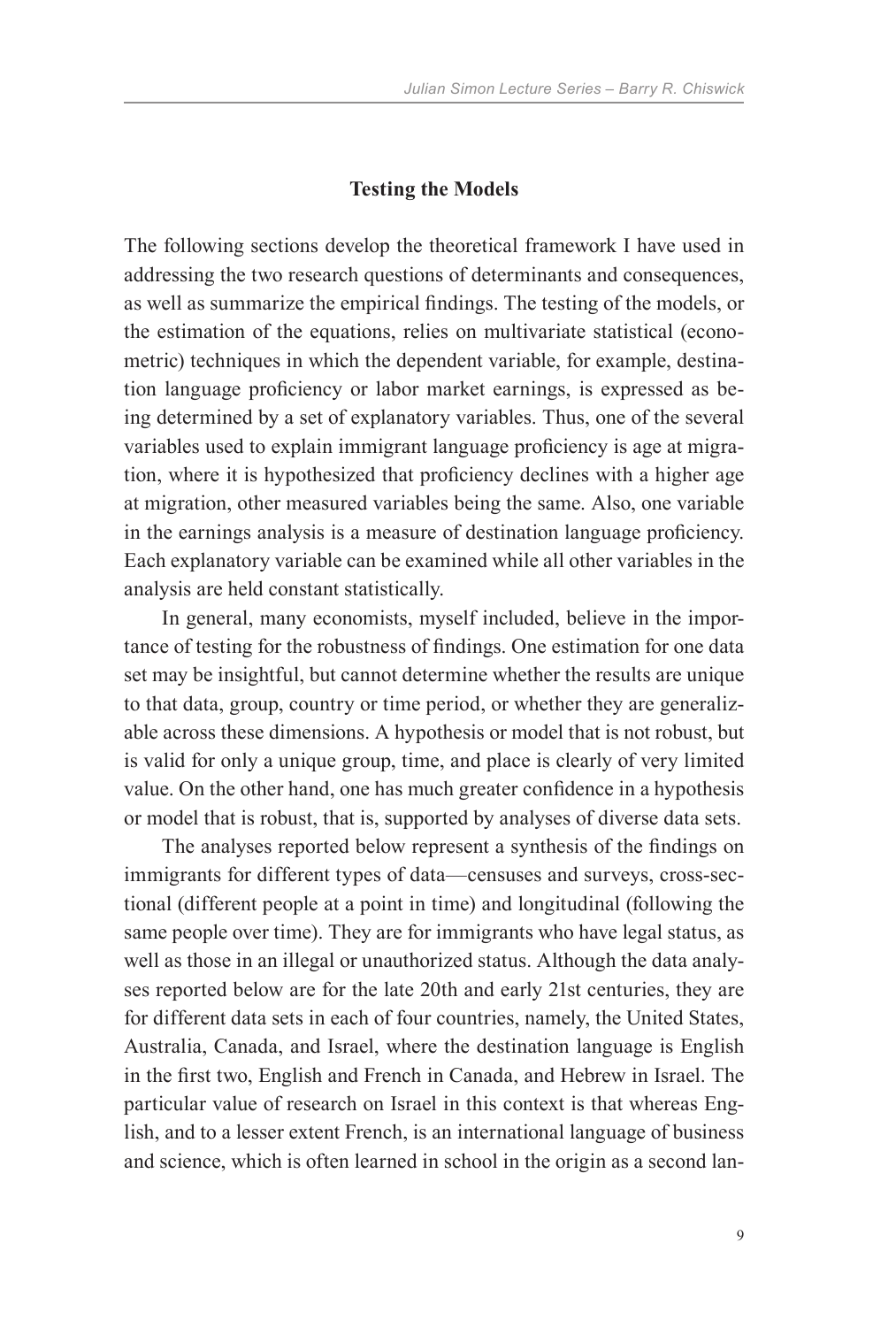guage, this is not the case for Hebrew. That the findings for Israel parallel those of the other countries is a test of the robustness of the model across destination languages (Chiswick, 1998; Chiswick & Repetto, 2001).

There are several dimensions of language skills—oral (speaking and hearing) and literacy (reading and writing). Survey and census data on the language skills of immigrants nearly always rely on self-reported responses, or responses provided by an adult household member. Although some data sets report responses to questions on speaking, reading and writing, most of the data are for speaking skills, either level of competency or language spoken on a regular basis. Analyses using literacy skills show the same patterns as those using speaking skills, in part because the two are so highly correlated (Chiswick, 1991; Chiswick & Repetto, 2001: Dustmann, 1994). The discussion here will be expressed in terms of speaking proficiency.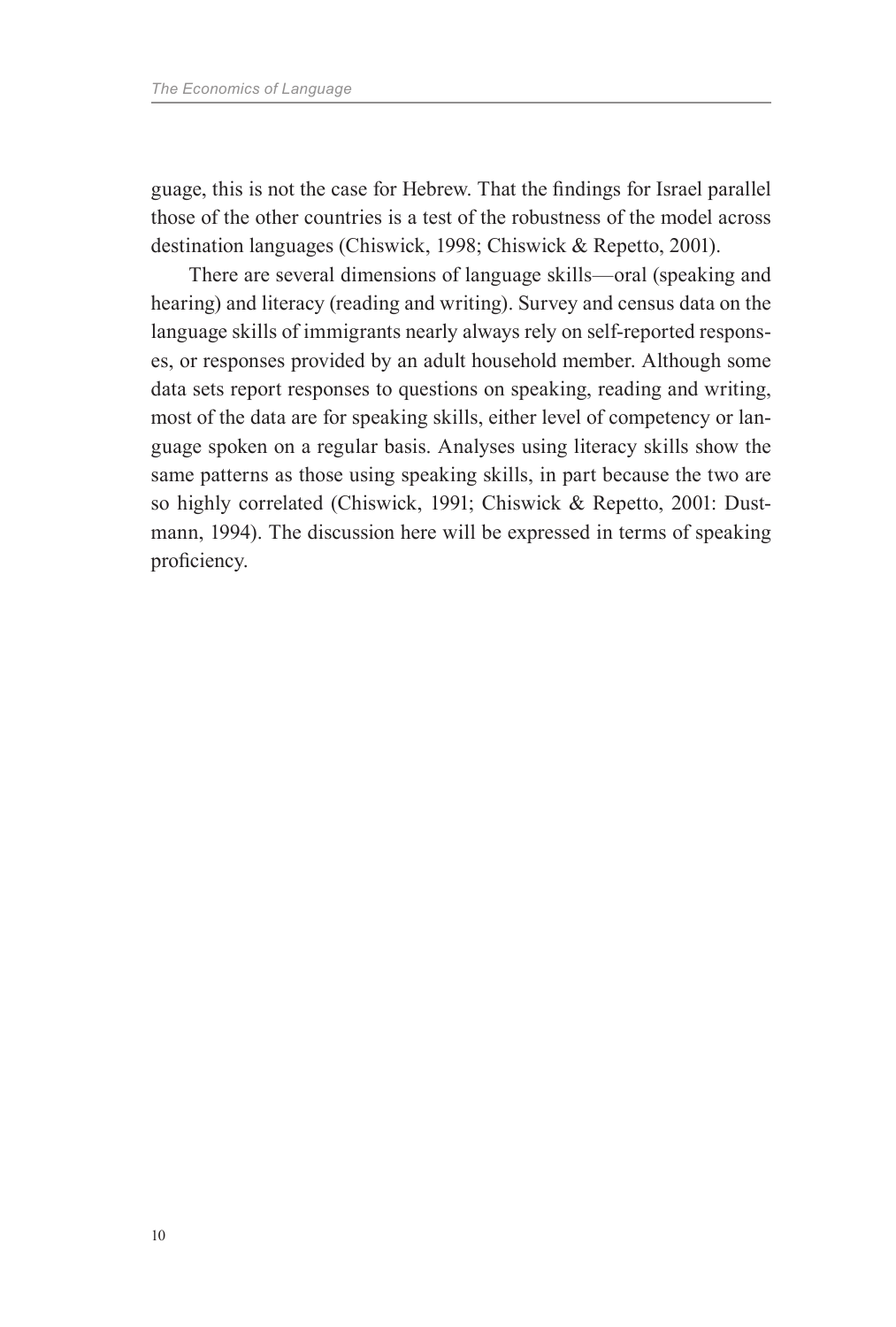# **Determinants of Language Proficiency**

My research on the determinants of dominant language proficiency among immigrants from a different linguistic background than the destination has focused on three concepts: the three "Es"—Exposure to the host country language, Efficiency in learning a new language, and Economic Incentives for learning the new language (Chiswick & Miller, 1995, 2007a). These are conceptual variables, but empirical research requires finding measurable dimensions.2

# *A. Exposure*

Much of destination language learning among immigrants comes from exposure to the destination language. Exposure can be thought of as having two dimensions, that is, exposure in the origin and exposure after migration.

The data sets used to study the determinants of immigrant's destination language skills generally indicate the country of origin, but provide no direct information on pre-immigration language learning. When conducting research on English-speaking destinations, a proxy measure for pre-migration exposure to English is whether the origin was a former colony of either the United Kingdom or the United States. Immigrants from former colonies of the UK and the US (e.g., Nigeria or India) are found to be more proficient in English than are immigrants from other (non-English-speaking) countries that were not UK or US colonies (e.g., Thailand or Algeria), other variables being the same (Chiswick & Miller, 2001, 2007a).

The most important aspect of exposure to the destination language occurs after migration. Exposure in the destination can be decomposed into time units of exposure and the intensity of exposure per unit of time. Most data that identify the foreign-born members of the population ask the respondents when they came to the destination. From this a variable for duration or "years since migration" can be computed. Duration has a very large positive and highly statistically significant impact on destination language proficiency, but the effect is not linear. Rather, proficiency increases rapidly in the early years, but it increases at a decreasing rate, so that after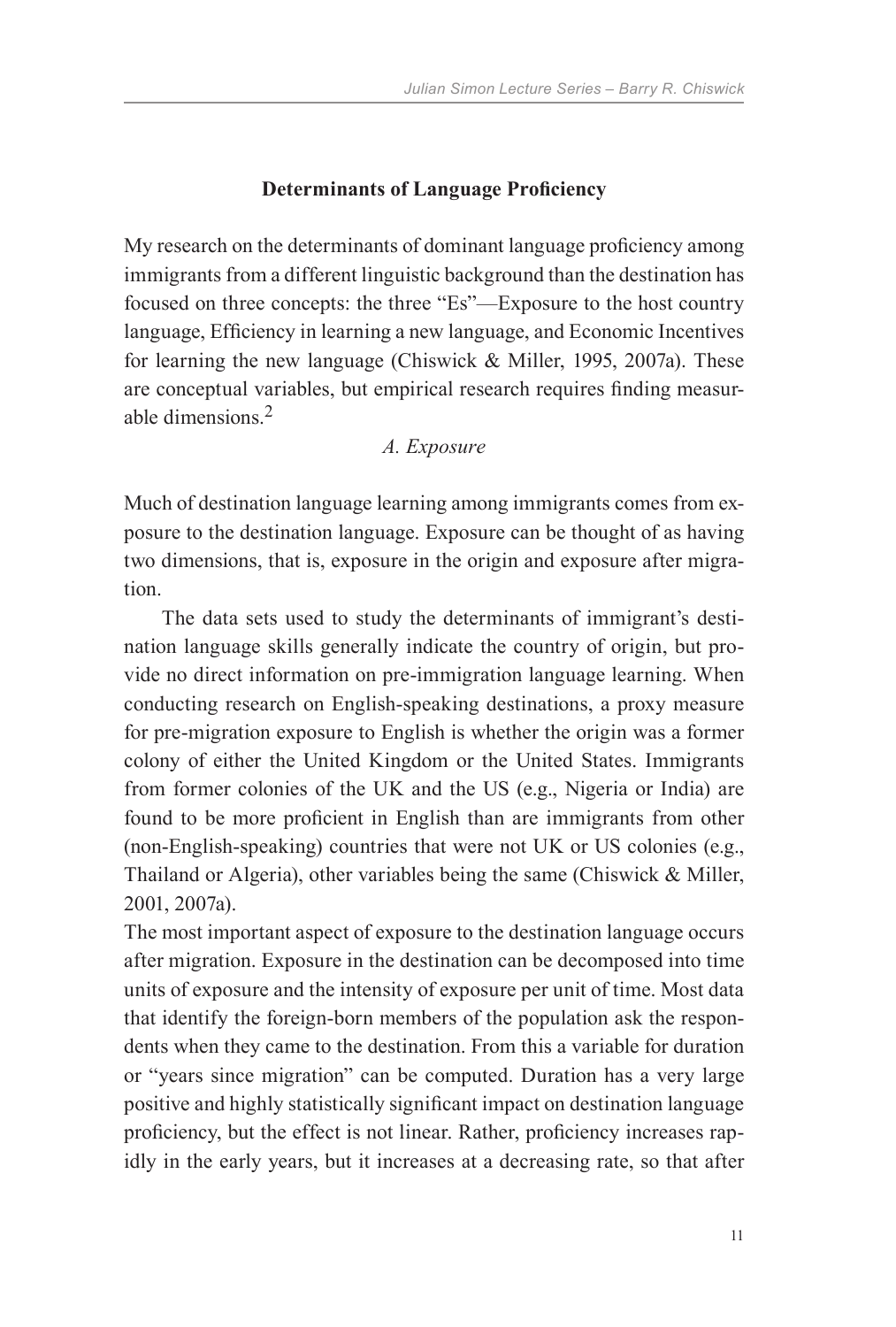a period of time a longer duration in the destination has a much smaller positive impact (Chiswick & Miller, 2001, 2007a, 2008b).

This time pattern for destination language proficiency is likely to be due to incentives for investment in language skills. An immigrant has an incentive to make greater investments shortly after arrival rather than delaying investments for three reasons: to take advantage sooner of the benefits of increased proficiency, to make the investments when the value of their time (destination wage rate), is lower, and to have a larger expected future duration in the destination.

Duration may effect language proficiency because a longer actual duration increases the amount of exposure to and practice using the destination language. It is found that interrupted stays, that is, when immigrants move back and forth (sojourners), reduce their language proficiency (Chiswick & Miller, 2001, 2007a, 2008b). The expectation of an interrupted stay reduces the incentive to invest, implicitly if not explicitly, in language learning, and the skills tend to depreciate during long periods of absence from the destination.

Moreover, those in the destination who report that they expect to return to their origin are also less proficient, other variables being the same (Chiswick & Miller, 2006). This might arise from those having a more difficult adjustment to the new country being more inclined to leave. Or, it might reflect the reduced incentive to invest in destination language skills if the expected future duration (i.e., the payoff period) is short.

The intensity of exposure per unit of time in the destination is more difficult to measure. The focus here is on the environment in which one lives, both the area and the family. In terms of the area, it is useful to have a proxy measure of the ability to avoid using the destination language. Various measures have been used in the different studies. Most often a minority language concentration measure has been employed. This is typically constructed as the percentage of the population, whether native-born or foreign-born, in the area (measured by the state/province, region or metropolitan area) where the respondent lives who speak the same non-English language as the respondent. For example, the concentration measure for an Italian speaker living in Chicago would be the proportion of the population of Chicago who speak Italian. In other instances, newspapers (Australia)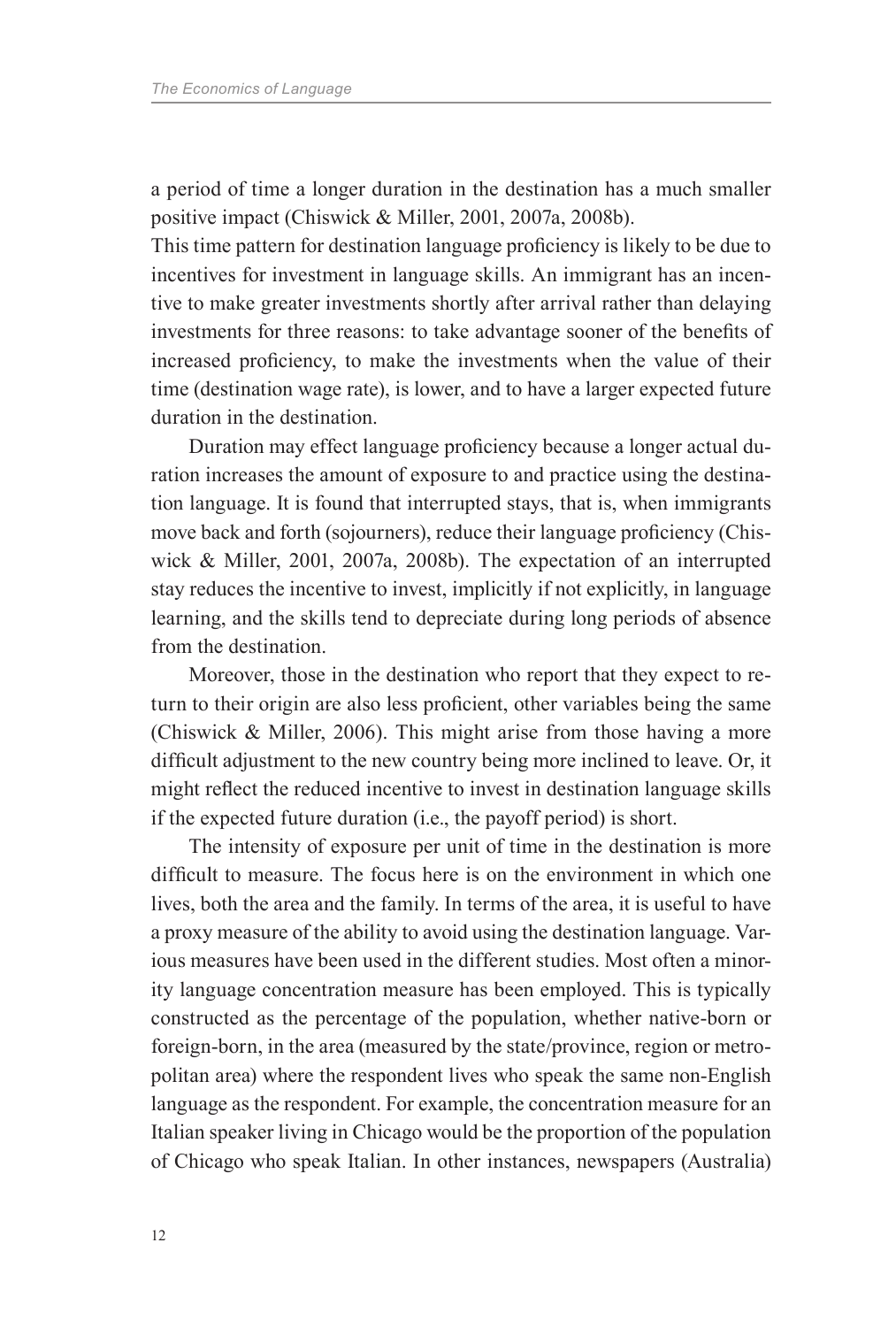or radio broadcasting (United States) in the origin language have been used in addition to the minority language concentration measure. The effects on language proficiency of these area based measures of the ability to avoid using the destination language are quite strong. Destination language proficiency is significantly lower among individuals who have greater ease in avoiding using the destination language (Chiswick 1998; Chiswick & Miller, 2007a, 2008b; Lazear 1999).

A key role in language learning is played by the family or household in the destination in which the immigrant lives. Both the spouse, if married, and the children matter. Those who married their current spouse before immigrating are likely to be married to someone with the same language background. They are more likely to speak that language to each other at home, thereby limiting opportunities for practicing the destination language at home. On the other hand, those who marry after immigration are more likely to marry someone proficient in the destination language, perhaps because of their own proficiency, and are more likely to practice the destination language at home. Where the data permit a study of this issue, it is found that, other measured variables the same, the most proficient are those who married after migration, followed by those who are not married, with those who married before migration being the least proficient (Chiswick, Lee & Miller, 2005a, b; Chiswick & Miller, 2005b, 2007a, 2008b).

Children can have offsetting effects on their parents' proficiency (Chiswick, 1998; Chiswick et al., 2005a, b; Chiswick & Miller, 2007a, 2008b). For example, children can serve, wittingly or unwittingly, as "teachers." Whether they themselves are immigrants or not, children learn languages quickly because of their youth, and because of their exposure to the destination language in school. They can, therefore, bring it home to their parents.

Yet, the presence of children can also have negative effects on their parents' proficiency. Parents may speak the origin language at home to transmit the origin culture to their children or so that their children may be able to communicate with the grandparents and other relatives who did not migrate. Children may also serve as translators for their immigrant parents. The translator role may be more effective in consumption activities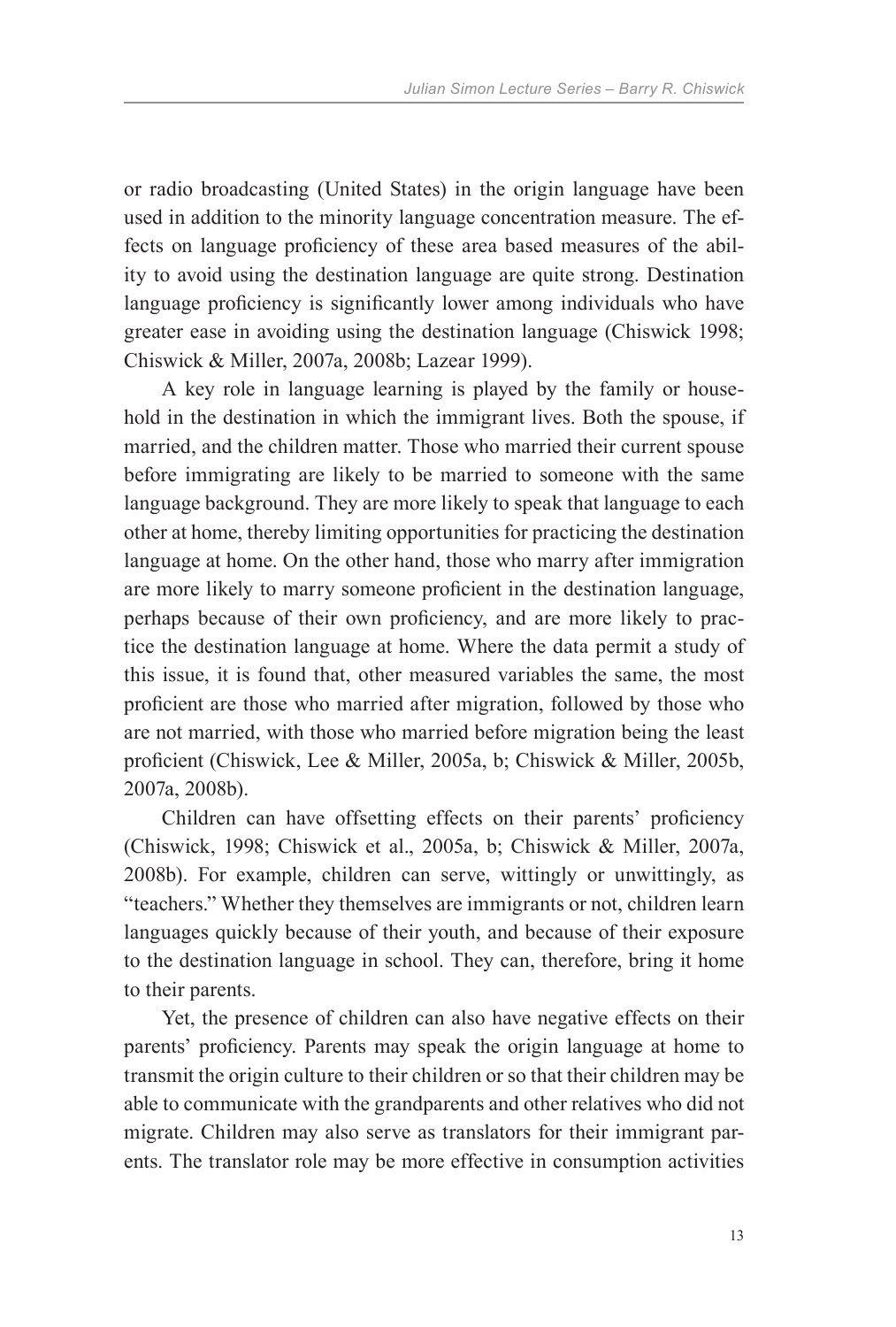and in dealings with the government bureaucracy, than in the workplace. Finally, children tend to reduce the labor supply of their mothers who stay at home to provide child care. To the extent that adults invest in improving their language skills in anticipation of labor market activities, and benefit from doing so, and to the extent that practice using the destination language at work enhances proficiency, children would tend to be associated with lower proficiency among their mothers.

Taken as a whole, the four hypotheses regarding children suggest an ambiguous effect on their parents' proficiency, but due to the latter two, their effect would be less positive or more negative for their mothers than their fathers. Empirically this is in fact what is found. While there is no clear effect of the presence of children on their fathers' proficiency, in the same data it is always less positive or more negative for their mothers (Chiswick & Miller, 2007a; Chiswick et al., 2005a,b; Chiswick & Repetto, 2001).

There is language learning in the home. Research has shown that the proficiency of one family member is positively associated with that of other family members (Chiswick, Lee & Miller, 2005b). The children's proficiency is more highly correlated with that of their mothers than with that of their fathers. This makes sense since mothers are more directly involved in the raising of children than are the fathers.

As a result, particularly due to a weaker attachment to the labor force, immigrant women with children have a lower level of destination language proficiency than do men and women without children (Chiswick et al., 2005a, b; Stevens, 1986).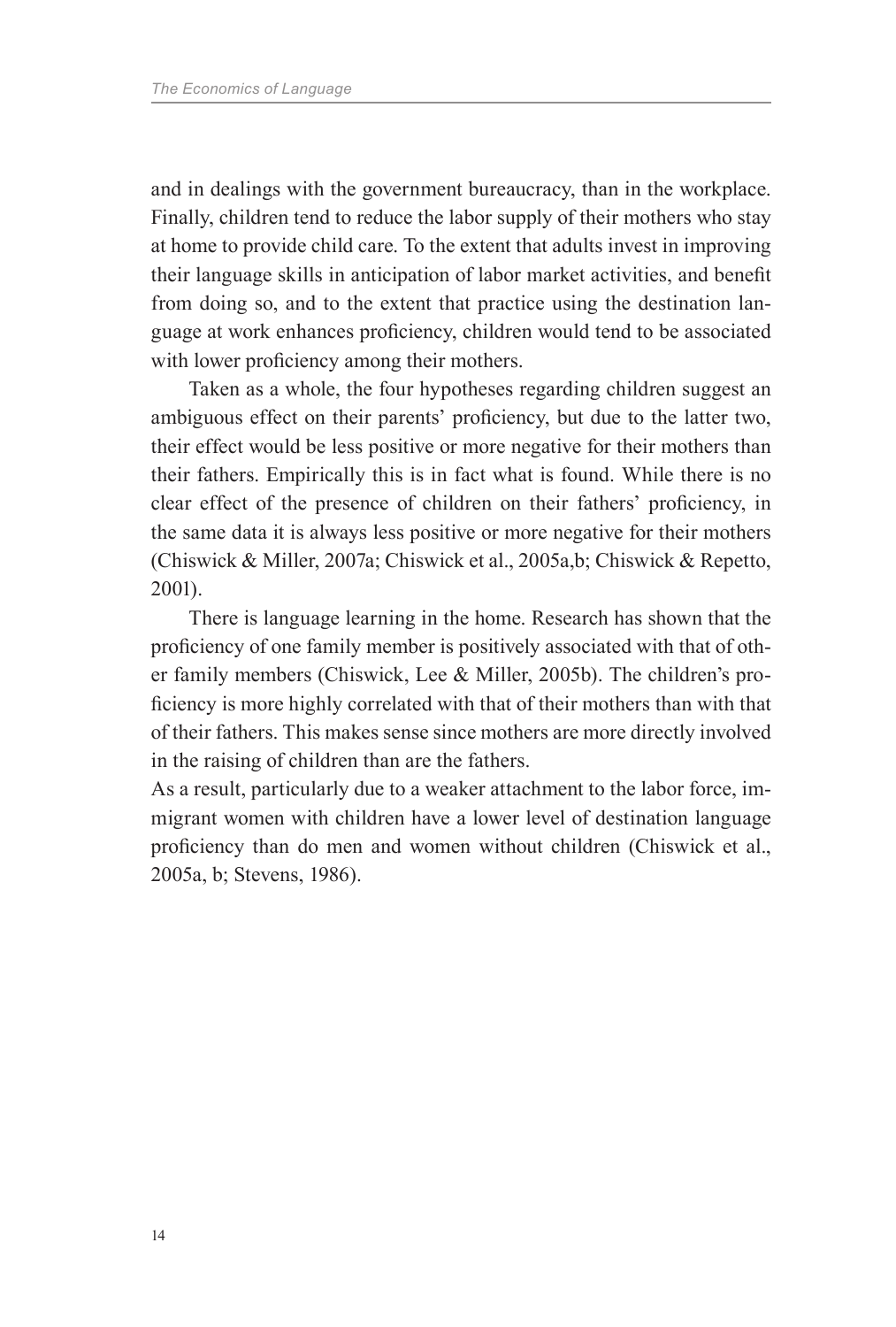# *B. Efficiency*

The second "E," efficiency, refers to the ability to convert exposure into language learning. Age at migration is an important efficiency variable. Because of the greater plasticity of the brain, which decreases with age, language learning decreases significantly with a greater age at migration (Long, 1990). There is a debate in the linguistics literature regarding the "critical period hypothesis," that there is a critical age beyond which an immigrant's learning a second language becomes much too difficult. The chart in Figure 1, based on data on speaking proficiency from the U.S. 2000 Census of Population for foreign-born males and females, shows the negative relation between proficiency and age at migration. These data do not suggest any particular "critical" age at migration for speaking proficiency (Chiswick & Miller, 2008a).

Education is considered another efficiency variable. Other variables the same, those with more schooling are more proficient in the destination language. This could arise because those with higher levels of schooling are more efficient learners, either inherently (higher ability people) or because they acquire learning skills in school. To some extent this effect for the U. S., Canada and Australia might be due to immigrants being exposed to English as they advance up the educational system in the origin (Chiswick & Miller, 1995, 2007a, 2008b). It should be noted, however, that this is not likely to be a dominant factor since there is a similar relationship between schooling and Hebrew language skills in Israel, but there would not be an exposure to Hebrew in the secular schools in the countries of origin. (Chiswick, 1998; Chiswick & Repetto, 2001).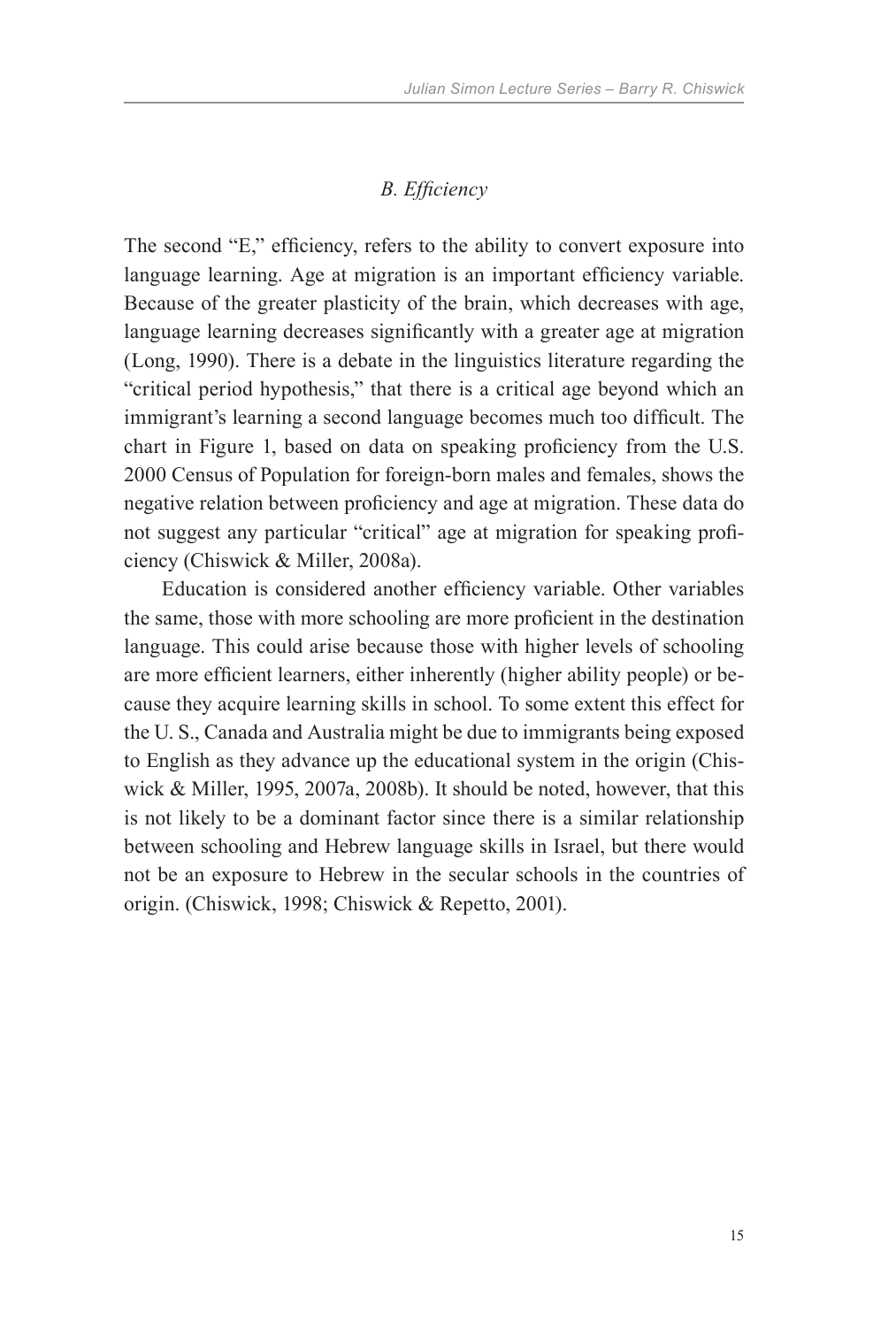

**Figure 1 Effects of Age at Migration on English Proficiency, United States, 2000(a)**

(a) Immigrants from non-English speaking countries Source: Chiswick and Miller (2008a)

27 or historic relations among languages (Crystal, 1987; Grimes & Grimes, Some languages share many similarities with English (e.g., Dutch), while others are very different (e.g., Korean) and hence more difficult to learn. Language trees have been used by linguists to map out the evolution 1993). But what is needed for a statistical analysis of the determinants of the effect of linguistic distance on English language proficiency is a quantitative measure of the difficulties non-English speakers have in learning English. Such a measure has been developed and tested (Chiswick & Miller, 2005a) using a measure of the difficulty Americans have learning other languages and the assumption of symmetry (i.e., if Americans have difficulty learning Korean, then Korean speakers would have difficulty learning English). This measure of linguistic distance has been shown to be important for understanding the English language proficiency of immigrants to the U.S., Canada, and Australia (Chiswick & Miller, 2005a).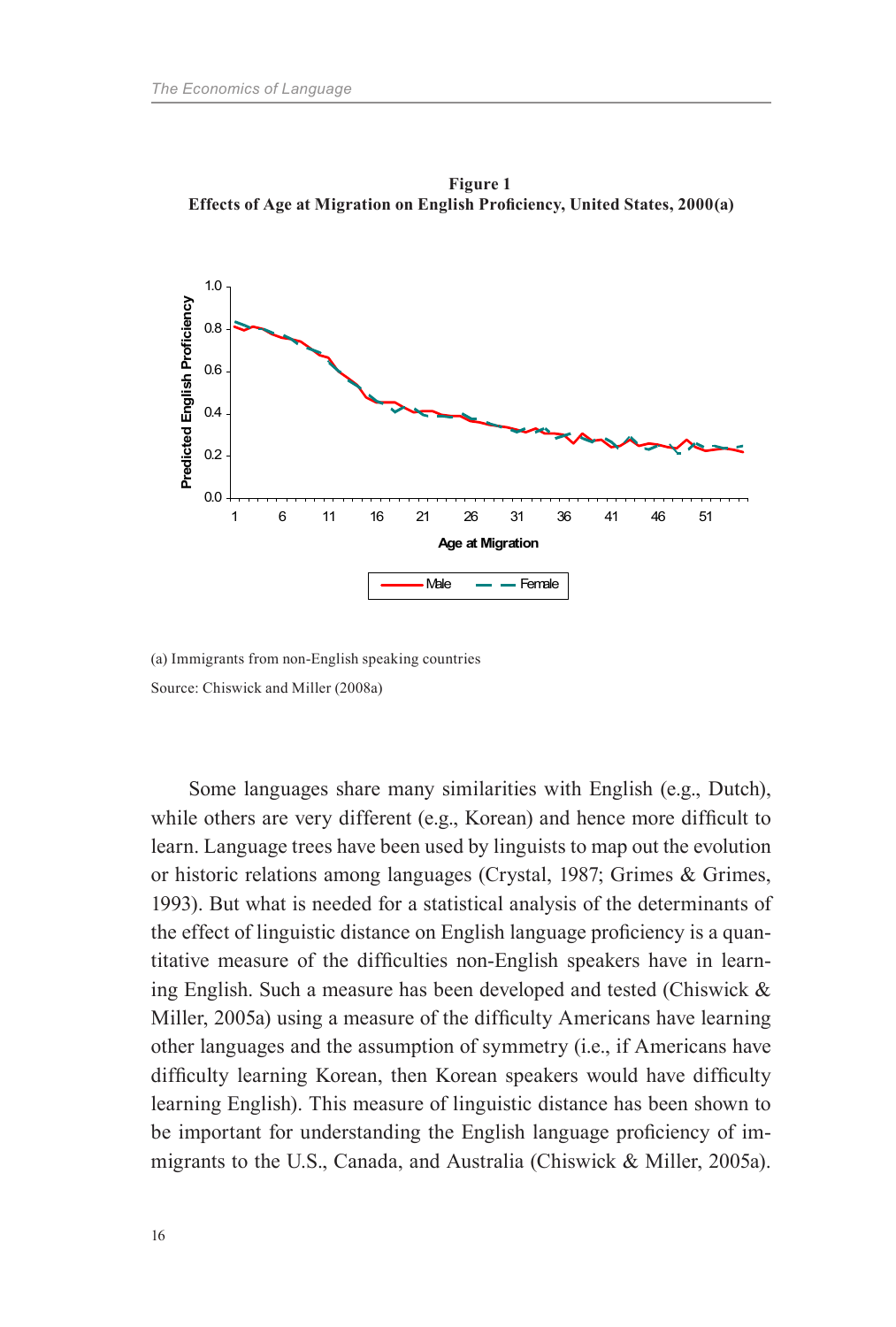In principle, the methodology could be applied to develop measures of linguistic distance for other languages.

The final efficiency variable is motive for migrating. Three broad categories can be distinguished: employment migrants, refugees, and family migrants (often referred to as "tied movers"). The employment migrants are the most favorably self-selected for labor market success in the destination since this is their primary motivation. The refugees, on the other hand, include many who would not have moved except for their political problems in their origin. As a result, they tend to have the lowest degree of selectivity for success in the destination, and would be expected to have the least transferability of their skills (Chiswick & Miller, 2007a, 2008b). Lawyers and judges, for example, are very rare among employment motivated migrants, but are not uncommon among refugees. Family migrants fall in between employment migrants and refugees as they are attracted by economic opportunities as well as family ties, but are not responding to the same forces as refugees.

In some data motive for migration or the visa used to gain entry can be identified. When this has been possible, it is found that the employment motivated immigrants have the highest level of proficiency, followed by the family based immigrants, with the refugees showing the lowest proficiency (Chiswick & Miller, 2006, 2007a). When Australia increased the language proficiency requirements for employment based independent immigrant visas, but not for other visas, the English language proficiency of the skills-tested migrants increased, with no significant change for the other groups (Chiswick & Miller, 2006).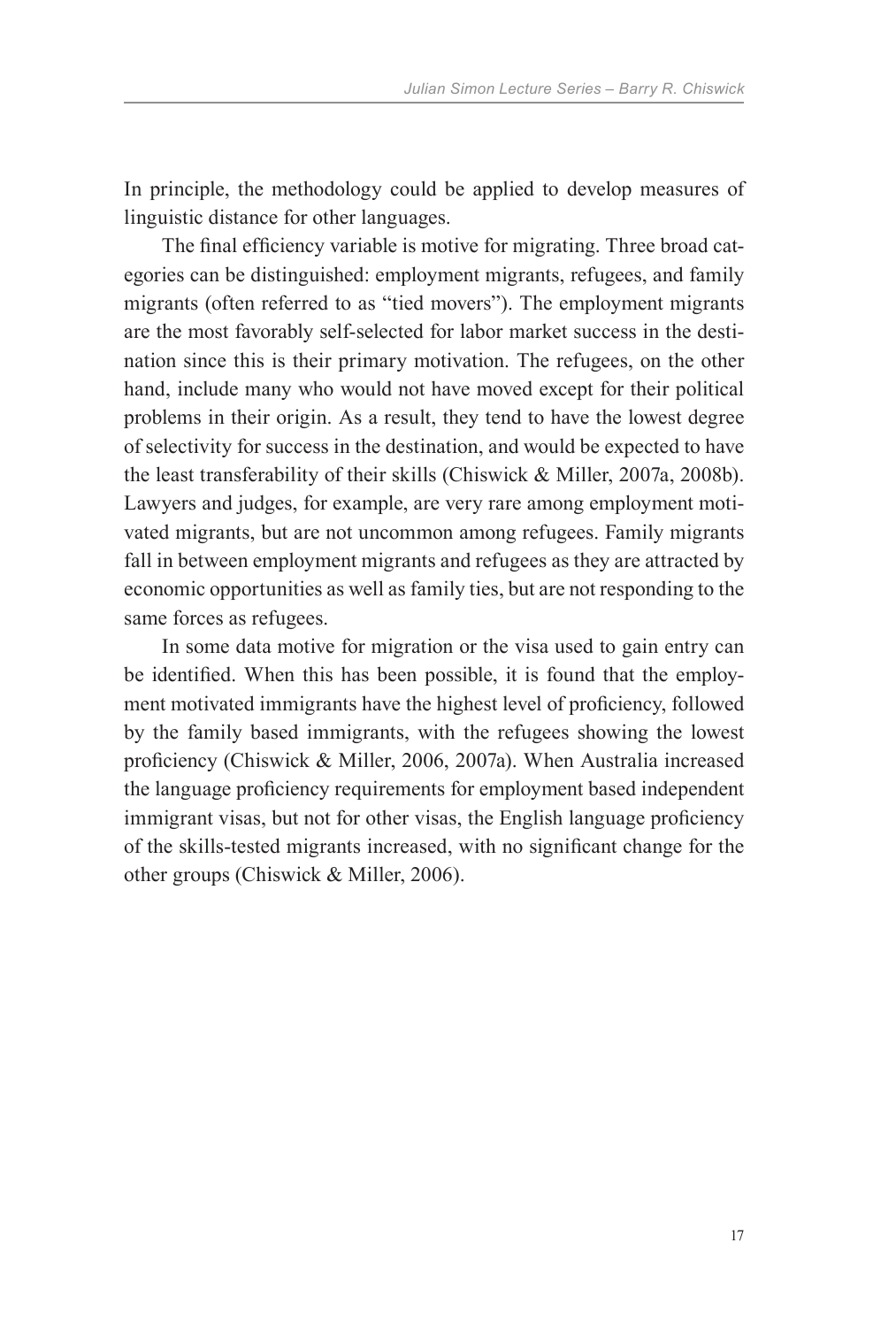# *C. Economic Incentives*

The economic incentives for acquiring destination language proficiency also play an important role. The returns to becoming proficient are greater the longer the expected duration in the destination, whether as a worker or as a consumer. Various proxy measures of the expected future length of stay in the destination have been employed, depending on the data available. These include self-reported expectations of the duration of stay (Australia), emigration rates of immigrants from the respondent's country of origin (U.S. and Israel), and the distance from the origin (U.S., Australia, Canada) since return migration propensities decline with distance. Regardless of the measure, the longer the expected duration of stay, the greater is the investment in destination language proficiency (Chiswick & Miller, 2006, 2007a, 2007b, 2008b).

The most problematic aspect of the research on the determinants of destination language skills is estimating the impact on proficiency of the expected increase in earnings from becoming more proficient. That is, using the individual's expected increase in earnings as an explanatory variable. Data are not available on this on an individual basis. It is likely that those with higher levels of skill, for example, professionals as distinct from laborers, gain more in earnings from proficiency (Chiswick & Miller, 2003, 2007a). If so, the education variable would reflect some of this effect.

The findings reported here for the determinants of destination language proficiency among immigrants are remarkably robust across types of data (census or survey, cross-sectional or longitudinal), countries of destination (U.S., Canada, Australia, and Israel), and countries of origin (Chiswick & Miller, 2007a). The analyses also shed light on what appears to be a very low level of English language proficiency among Mexican immigrants in the United States.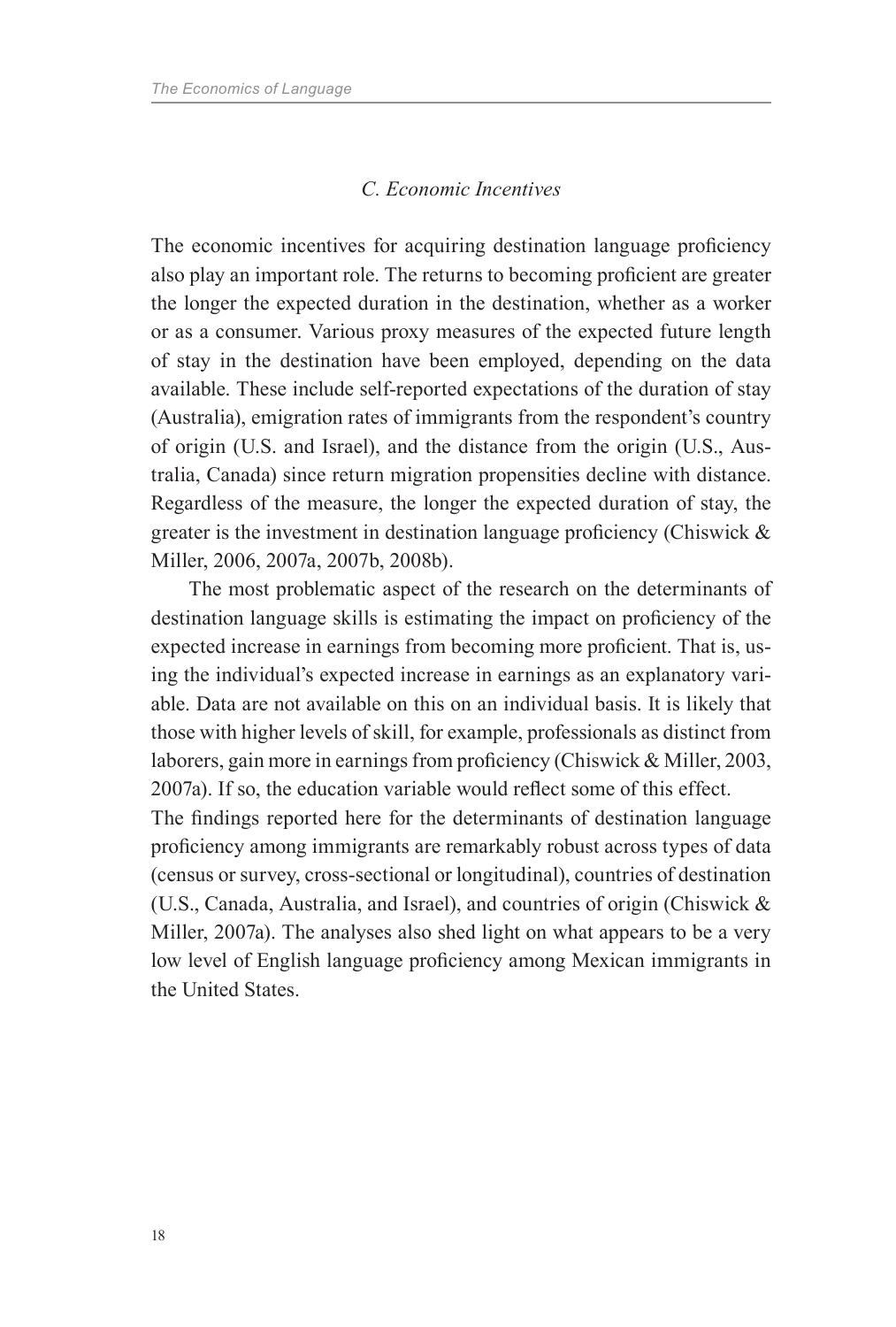The Mexican immigrants:

- a.) have a very low level of schooling (an average of about 8 years for adult men)
- b.) have a high propensity to be sojourners, with substantial to and fro migration and a short expected duration of stay,
- c.) have low costs of migration because they come from an origin adjacent to the U.S.,
- d.) are relatively recent immigrants compared to Europeans,
- e.) tend to live in large Hispanic enclaves where they can live and even work in a Spanish language environment and,
- f.) finally, are not skill tested for an immigration visa as they tend to enter under a visa for family reunification, under a formal or informal amnesty for illegal aliens, or are in an illegal or unauthorized status.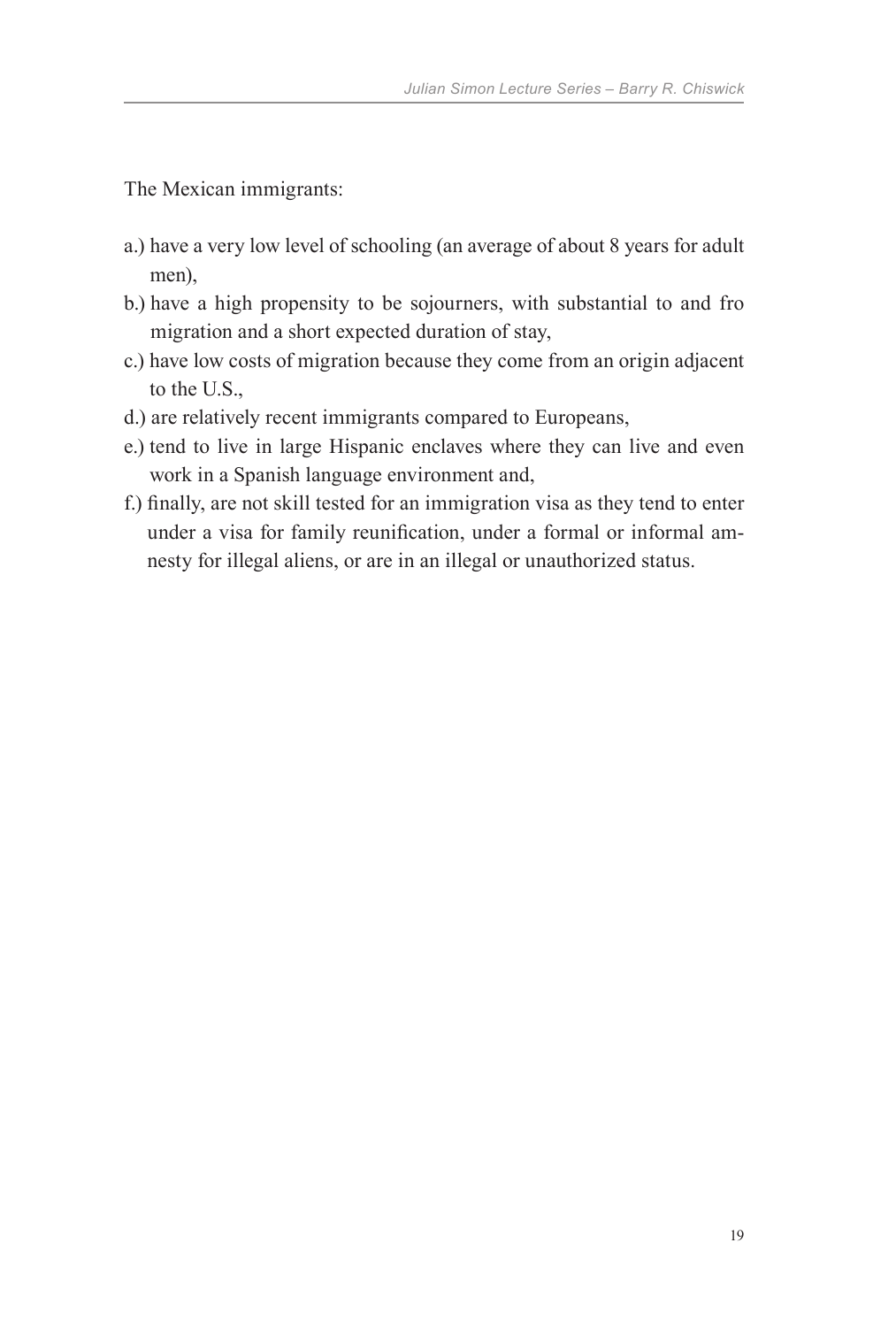# **Effects of Language on Earnings**

The analyses of the consequences for immigrants of destination language proficiency have focused on labor market earnings (Carliner, 1981; Chiswick, 1991, 1998; Chiswick & Miller, 2001, 2005b, 2007a; Dustmann, 1994; Dustmann & Soest, 2001; Grenier, 1987; Kossoudji, 1988; McManus et al., 1983; Tainer, 1988). The focus on earnings has arisen for two reasons. One is the interest in earnings per se as it is a key determinant of economic status and poverty. The other is the general availability in censuses and surveys that include information on immigrants' destination language proficiency of data on earnings, but not of many other outcome measures.

The analyses of earnings are performed primarily for adult (but nonaged) men because of the technical difficulties in estimating earnings equations for groups, such as women and aged men, who have relatively low labor force participation rates. The equations are estimated using the "human capital earnings function," a standard statistical technique in labor economics that regresses the natural logarithm of earnings on a set of explanatory variables, typically including years of schooling, years of labor market experience (and its square), and a variable for marital status. In analyses for the study of the impact of immigrant language proficiency, additional variables include duration in the destination, destination language proficiency, and, sometimes, residence in a linguistic concentration (enclave) area (Chiswick & Miller, 1995, 2005b).

When the equation is computed, destination language skills are found to be important determinants of earnings among immigrants.<sup>3</sup> If the language variable is treated as dichotomous, that is, it takes one of two values, proficient and not proficient, the proficient group has about 15 percent higher earnings (Chiswick & Miller, 1995, 2005b, 2007b). When fuller information about different levels of proficiency are considered, there is a clear pattern that greater proficiency is associated with higher earnings, other variables being the same (Chiswick & Miller, 1995, 2005b, 2007a). For example, Table 1 reports a regression analysis for the earnings of adult men in Australia in 2001, by nativity. Among the foreign born, those who speak another language at home but who speak English "very well" earn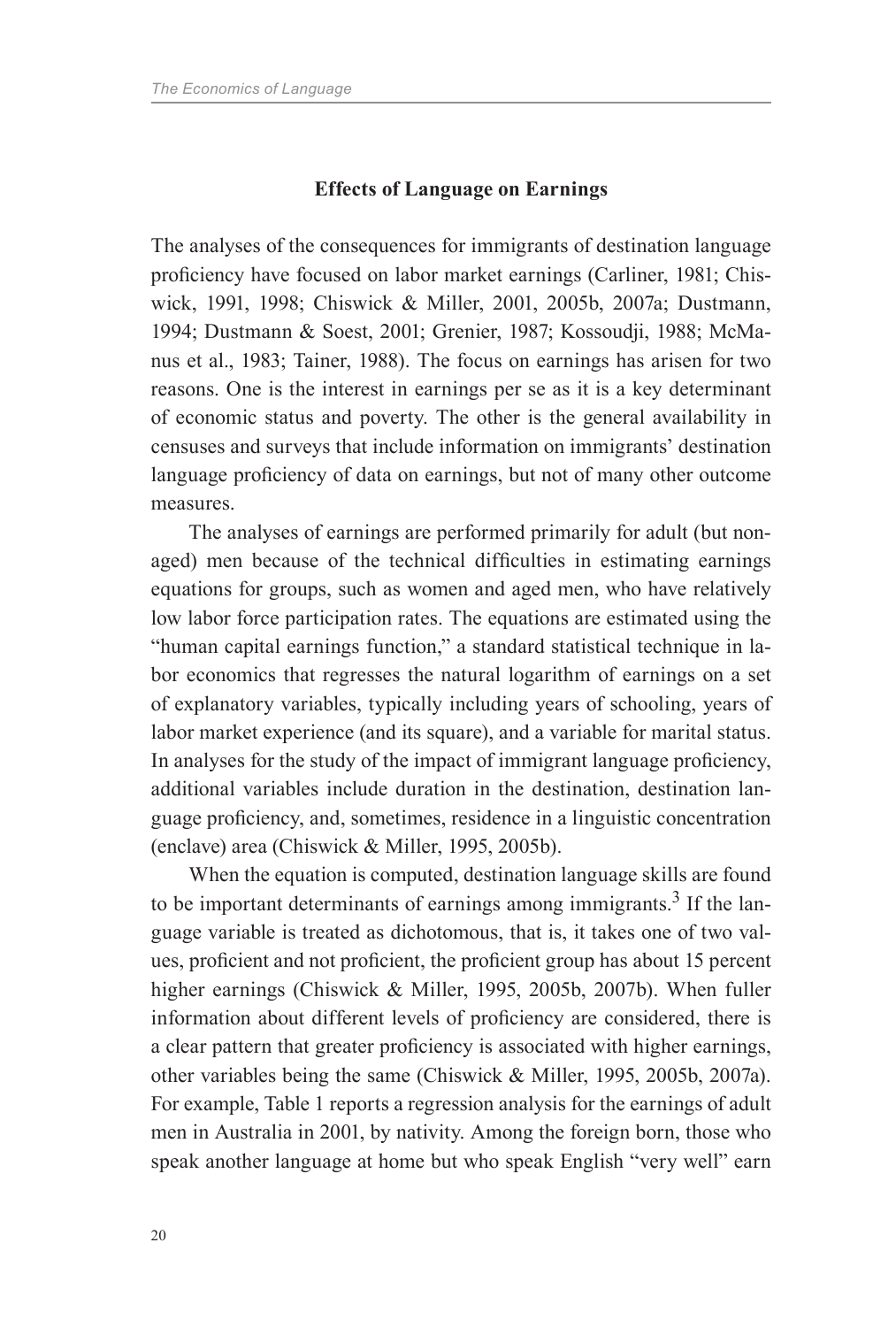about 10 percent less than those who speak only English, while those who speak it only "well" earn nearly 25 percent less (Chiswick & Miller, 2007b).

| <b>Variables</b>             | <b>Total</b>       | <b>Australian</b> | Foreign         |
|------------------------------|--------------------|-------------------|-----------------|
|                              | Sample             | <b>Born</b>       | Born            |
| Constant                     | 4.942              | 4.812             | 5.226           |
|                              | (220.29)           | (186.64)          | (5.226)         |
| <b>Education</b>             | 0.087              | 0.095             | 0.068           |
|                              | (56.27)            | (52.49)           | (23.25)         |
| <b>Experience</b>            | 0.041              | 0.044             | 0.031           |
|                              | (33.42)            | (32.00)           | (10.98)         |
| <b>Experience</b>            | $-0.071$           | $-0.075$          | $-0.055$        |
| squared/100                  | (28.37)            | (26.46)           | (10.40)         |
| Married                      | 0.164              | 0.164             | 0.167           |
|                              | (20.81)            | (18.26)           | (10.00)         |
| <b>Uses Computer</b>         | 0.087              | 0.074             | 0.118           |
|                              | (12.09)            | (9.08)            | (7.83)          |
| <b>Foreign Born</b>          | $-0.082$<br>(3.85) |                   |                 |
| <b>Years Since Migration</b> | 0.004<br>(3.70)    |                   | 0.004<br>(3.59) |
| <b>Speak English</b>         |                    |                   |                 |
| (Very Well)                  | $-0.079$           | $-0.042$          | $-0.105$        |
|                              | (6.37)             | (2.43)            | (5.97)          |
| (Well)                       | $-0.227$           | $-0.249$          | $-0.242$        |
|                              | (11.17)            | (3.31)            | (11.34)         |
| (Not Well)                   | $-0.218$           | $-0.266$          | $-0.249$        |
|                              | (7.47)             | (1.84)            | (8.48)          |
| (Not at All)                 | $-0.459$           | $-0.275$          | $-0.519$        |
|                              | (6.71)             | (38.24)           | (7.59)          |
| Adjusted $\mathbb{R}^2$      | 0.205              | 0.214             | 0.187           |
| <b>Sample Size</b>           | 29,888             | 22,274            | 7,614           |

**Table 1 Earnings Functions by Nativity for Adult Males, Australia 2001**

.<br>Dependent variable: National Logarithm of annual earnings. – variables not entered. t-ratios in parentheses

Source: Chiswick and Miller (2007b) Computed from data from the Australian Census of Population, 2001, Household Sample File, 1/100 sample.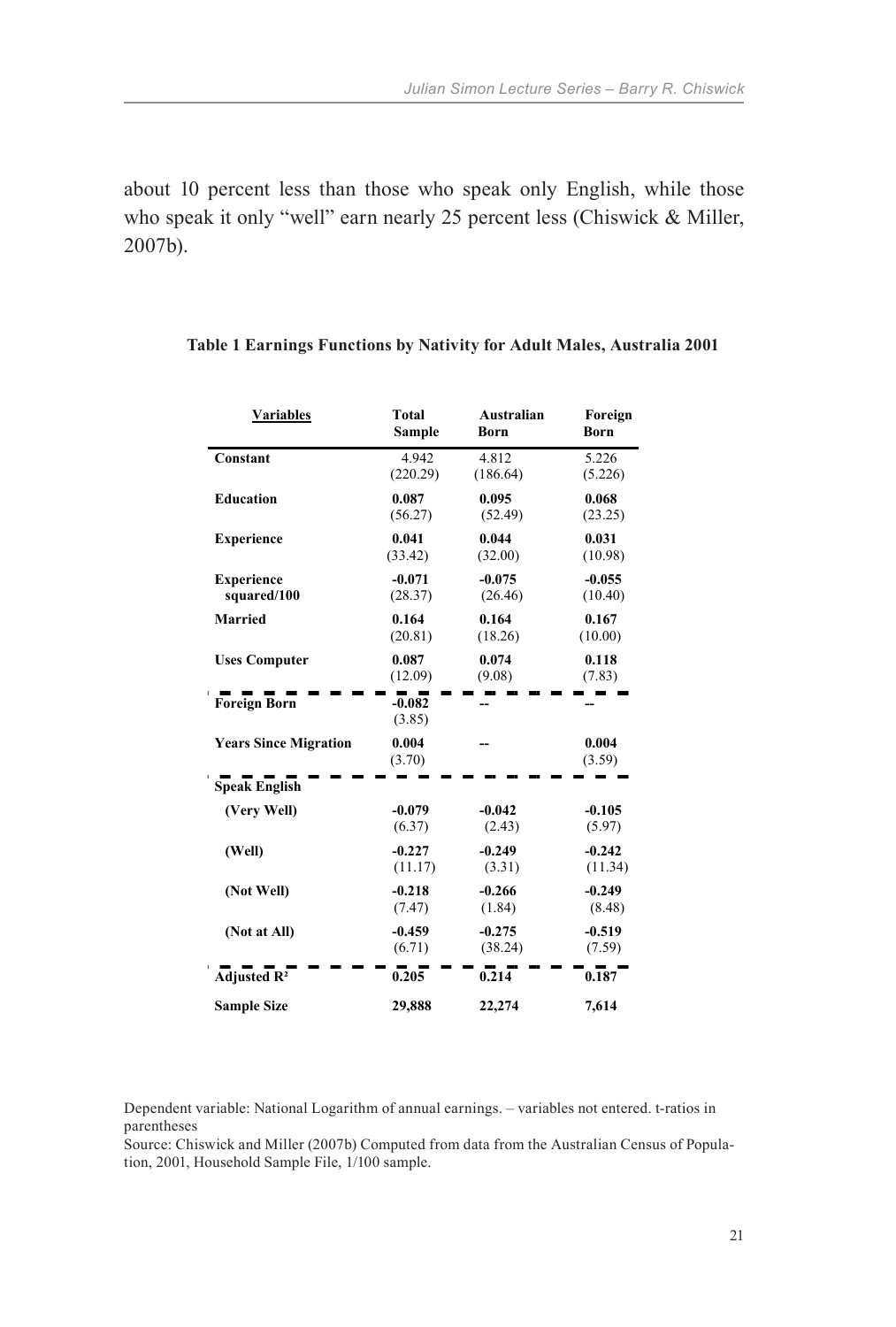Is investment in destination language proficiency profitable for immigrants? Considering only the labor market impacts, a 15 percent increase in earnings per year from going from "not proficient" to "proficient" would imply a 30 percent rate of return on the investment if it involved a half of a year of full-time language training, a 15 percent rate of return if it required a full year, and a 7.5 percent rate of return if it required two full years. Even if it required two full years, this is a high rate of return on the investment. Yet, this computation does not take into account the consumption, social and civic benefits, or the lowering of the costs of other investments in human capital. Thus, it appears that the investment in destination language proficiency is a profitable investment for immigrants and for society.

Even controlling statistically for the respondent's own destination language proficiency, other variables held constant, those who live in an ethnic/linguistic enclave receive lower earnings than those who live outside an enclave area. This may arise from immigrants being willing to sacrifice some earnings to live among others who speak their mother tongue and share their cultural characteristics (ethnic goods). Indeed, for many ethnic goods (e.g., ethnic church, friendship networks) the cost is lower if one lives in a larger ethnic/linguistic enclave (Chiswick & Miller, 1995, 2005b). Thus, only a high wage offer would induce the immigrant to live outside the enclave. This gives the appearance of higher nominal wages outside the enclave, although perhaps the same real wages when adjusted for the higher cost of ethnic goods.

Research has also been conducted, and is still in progress, on the effect on earnings of the English language proficiency of the native born in the United States and Australia who are bilingual, that is, those who report that they speak another language in addition to English at home (Chiswick & Miller, 1998, 2007b). Using Census data, it is found that among these individuals, those with a lower self-reported proficiency in English have lower earnings, other measured variables, including schooling, being the same. This is not surprising.

What is surprising, however, is that in the U.S. and Australia, among native-born adult men, those who report they speak another language at home but speak English "very well" (the highest proficiency category) earn about 4 percent less than otherwise statistically similar men who are monolingual English speakers. This is shown in the second column of Table 1 for Aus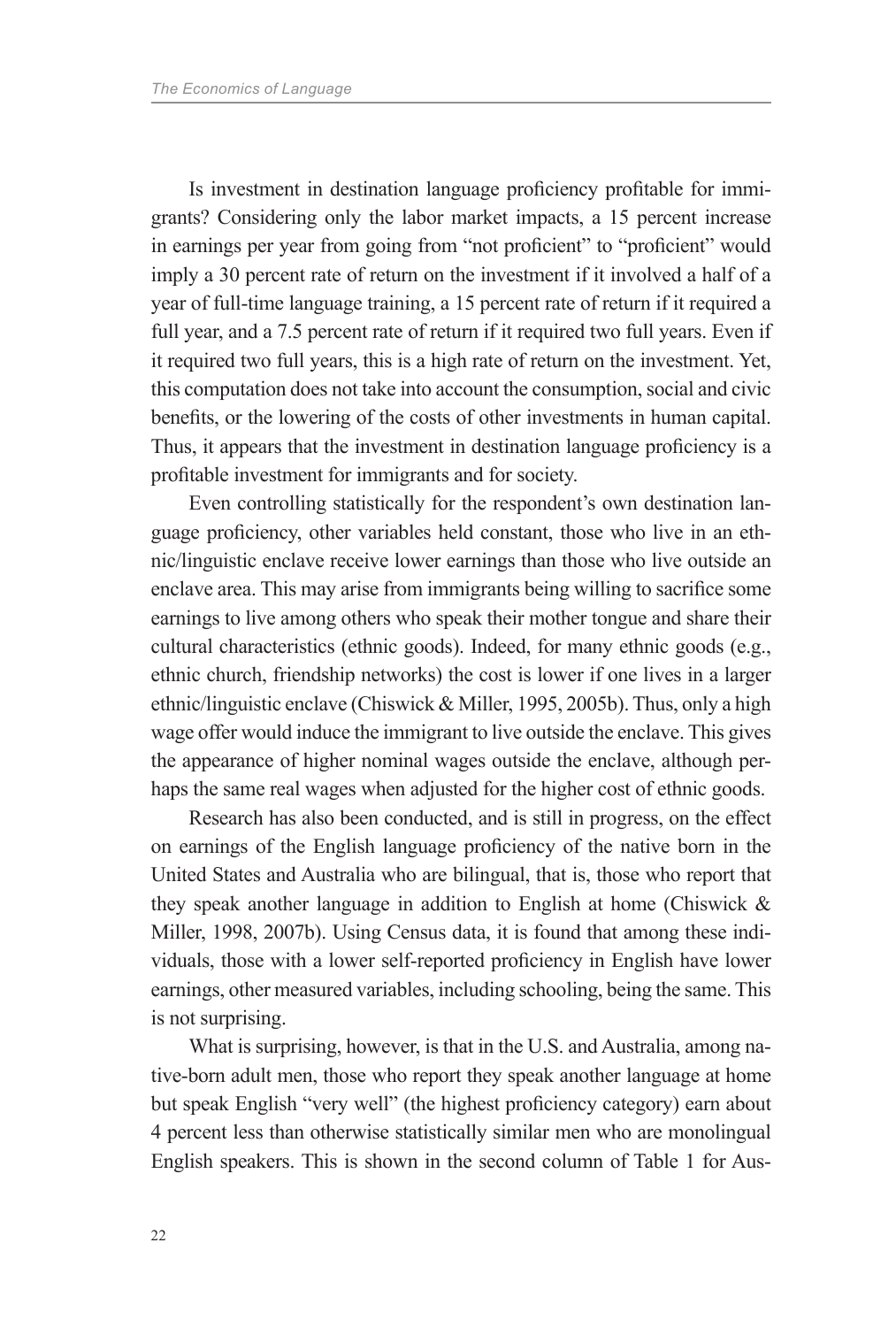tralia. Unfortunately, while the data identify the other language spoken, the level of proficiency in that language, or whether it is used at work, is not  $k$ nown<sup>4</sup>

This is a puzzle. One would have thought that bilingualism might be an advantage in the labor market, or that if it was a disadvantage, one could hide from actual or potential employers the language one speaks at home. Bilinguals born in Australia and the US are primarily the children of immigrants (Portes & Schauffler, 1994; Rumbaut, 2007). Being primarily second generation per se is not likely to be the cause of the lower earnings as the sons of immigrants tend to earn the same or more than the sons of nativeborn parents (third and higher generation people) (Chiswick, 1977). Perhaps native-born bilinguals who report they speak English "very well" are in fact less proficient than monolingual English speakers, and that this is the cause of the lower earnings. Alternatively, there may be no difference in English proficiency, but by accent, intonation or another speech pattern the bilinguals in a subtle way reveal their ethnic or immigrant origins and are subject to discrimination. The explanation may reside in whom among the native born in the U.S. and Australia speaks a language in addition to English at home. These are likely to be individuals more closely attached to their immigrant/ ethnic origins and living in the ethnic/linguistic enclave. If so, their lower earnings may reflect a sacrifice of better job opportunities for the comfort and lower cost of ethnic goods in the enclave.

On the other hand, there is evidence that bilingualism may have a large payoff for indigenous people. A study of Bolivia looked at the effects of Spanish language proficiency on earnings in the major cities among indigenous people for who the indigenous language is their mother tongue (Chiswick, Patrinos and Hurst, 2000). Other variables the same, Spanish language proficiency was found to have a large positive effect on meanings. These indigenous people may be reflecting patterns that more closely resemble those of migrants from less developed to more highly developed economies where a non-indigenous language is the dominant language in the labor market and economy, rather than the phenomenon of bilingualism observed among the native born in the US and Australia.

 If so, their lower earnings may reflect a sacrifice of better job opportunities for the comfort and lower cost of ethnic goods in the enclave.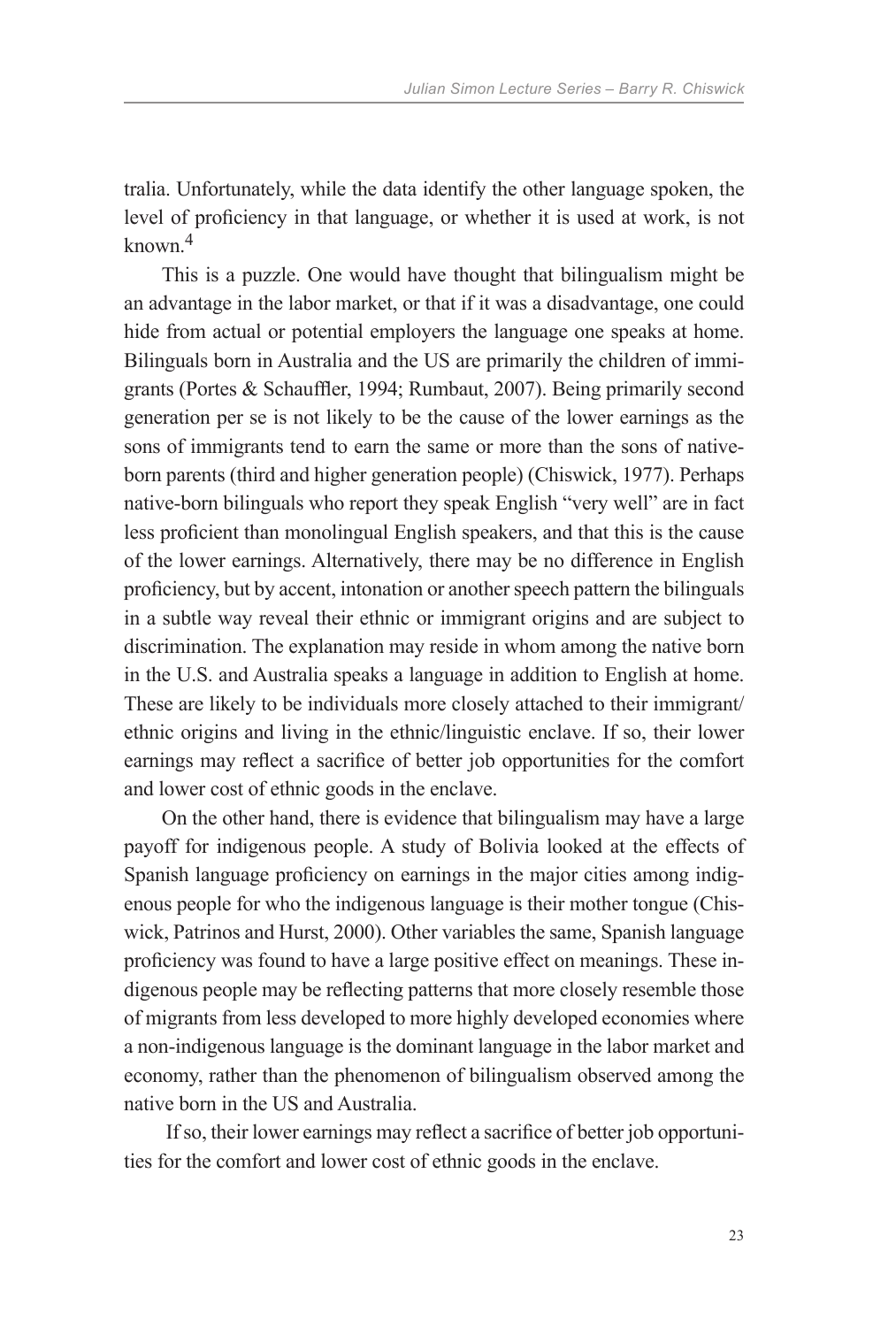### **Summary and Conclusions**

This paper is intended to introduce to those who are not specialists the "economics of language," that is, the study of the allocation of scarce resources for immigrants acquiring destination language proficiency, and the labor market and other consequences of that proficiency.

Language proficiency among immigrants is modeled as related to the three "E"s, Exposure to the destination language, Efficiency in acquiring destination language skills, and the Economic incentives for investing in proficiency. Proficiency in the destination language among immigrants increases with their schooling level and their duration of residence in the destination, but decreases with a greater age at migration, if the immigrant was married before migration, and if the migrant lives in a linguistic concentration (enclave) area. Among women, but not men, proficiency is lower the larger the number of children in the family. The proficiency of a family member is greater if other members of the family are more proficient. In particular, mother's proficiency is more important than that of the father for the English language proficiency of their children.

Among immigrants, other variables being the same, earnings are greater for those more proficient in the destination language.. The implied payoff to proficiency in terms of labor market earnings for adult males suggests it is a profitable investment. Yet this underestimates the benefits to acquiring proficiency as it does not include the gains from consumption, social, and civic activities and other human capital investment activities. The computation of benefits also does not take into account the gains from the enhanced English language proficiency of other family members (language learning in the home) when one family member makes investments in destination language training.

An important implication of this analysis for immigration policy is that immigrants either proficient in the destination language, or with characteristics that enhance proficiency, will be more successful in adjusting to the destination labor market. Australia, Canada and New Zealand, but not the United States, have skill-based immigration policies that give significant emphasis to these characteristics, including English language skills (plus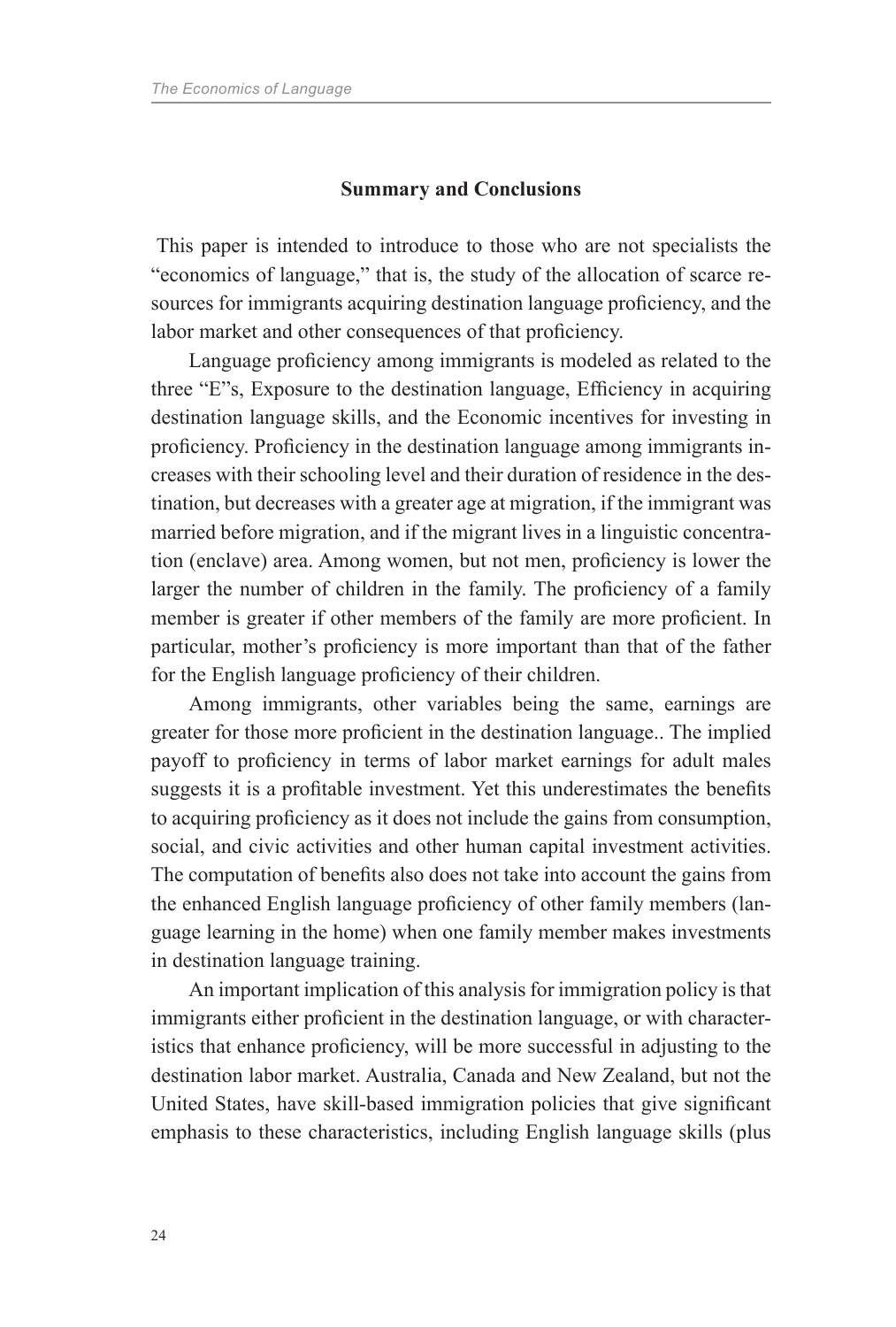French in Canada) educational attainment, and age at migration, when issuing permanent resident visas.

Another important policy implication derives from the high rate of return from investments in language proficiency to the individual and to society. This suggests the encouragement of immigrants to invest in language training, as is done intensely in Israel, through subsidies, access to training programs, and other mechanisms.

Encouraging immigrants to become proficient in the destination language does not imply a denigration of their origin culture or language. It does imply a welcoming of them to the full range of opportunities in the educational, economic, social and civic (political) life of their new home.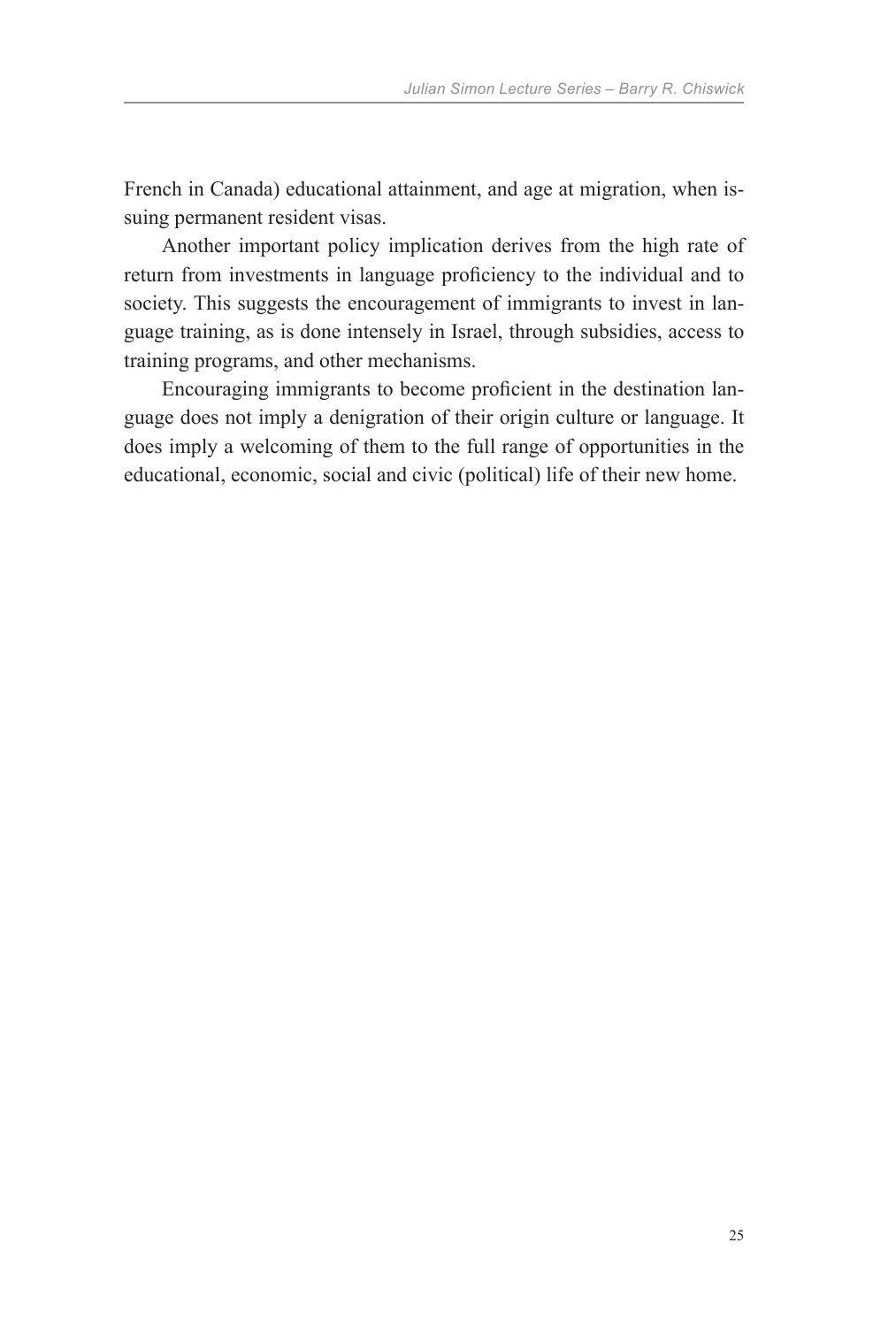# Notes

- 1. This paper is based on my Julian Simon Lecture, IZA Annual Migration Meeting, Bonn, May 2007, on my lecture delivered at the Conference on Immigration, Education and Language, Arizona State University, Phoenix, Arizona, May 2007, and my European Society for Population Economics Presidential Address, Chicago, June 2007. A modified version with the same title is being published in T.Wiley, J.S. Lee and R Rumberger, (eds). The Education of Languge Minority Student in the United States, Clevedon, UK: Multilingual Matters (forthcoming). It synthesizes the technical development presented in my research papers and in my book co-authored with Paul W. Miller, The Economics of Language: International Analyses (Routledge, 2007).
- 2. For an analysis for the United States, based on sociological models, that is consistent with the analyses reported here, see Expenshade and Fu (1997).
- 3. Nearly all the data on language proficiency refer to the language spoken in the home or the language used on a regular or daily basis. While it would be desirable to have data on the language used in the immigrants' workplace, these data are generally not available. Moreover, immigrants may choose (or be chosen for) jobs that match their language skills, rather than the workplace causing language proficiency.
- 4. Analysis of data for the US in the General Social Survey (GSS) for 2000 reveals that among the native born the ability to speak a language other than English, and the proficiency in that other language, have no significant effect on earnings. The small sample size of foreign language speakers in the GSS makes the interpretation of this finding problematic. The 2000 survey was the only instance in which the GSS asked these questions.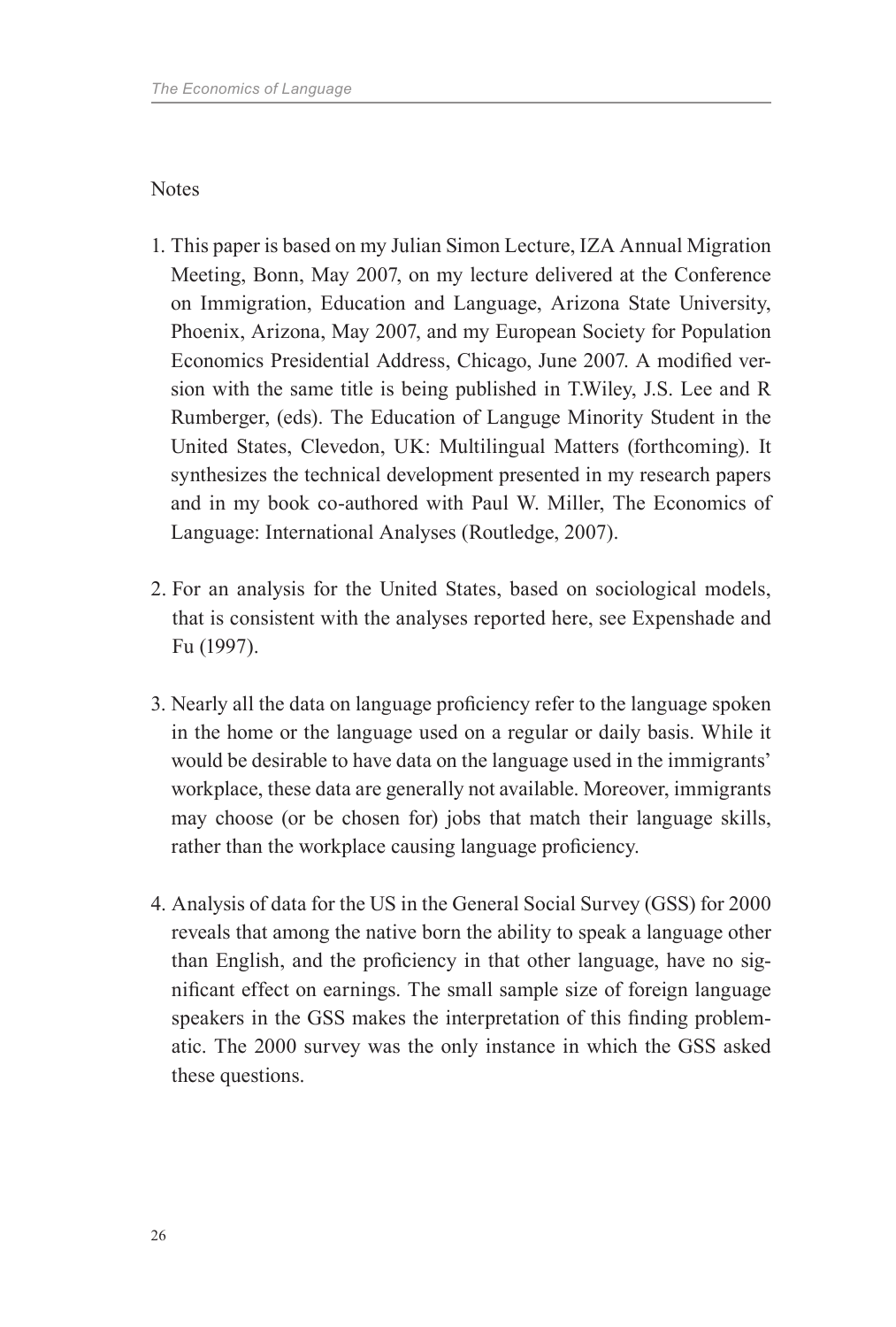# **REFERENCES**

Carliner, G. (1981) Wage differences by language group and the market for language skills in Canada. J*ournal of Human Resources,* 16 (3), 384-399.

Chiswick, B.R. (1977) Sons of immigrants: Are they at an earnings disadvantage? *American Economic Review,* 67 (1), 376-380.

Chiswick, B.R. (1978) "The Effect of Americanization on the Earning of Foreign-Born Men" *Journal of Political Economy,* 86, 5, 897-921.

Chiswick, B.R. (1991) Speaking, reading and earnings among low-skilled immigrants. *Journal of Labor Economics,* 9 (2), 149-170.

Chiswick, B.R. (1998) Hebrew language usage: Determinants and effects on earnings in Israel. *Journal of Population Economics,* 11 (2), 253-271.

Chiswick, B.R., Lee, Y.L. and Miller, P.W. (2005a) Family matters: The role of the family in immigrant's destination language skills. *Journal of Population Economics,* 18, 631-647.

Chiswick, B.R., Lee, Y.L. and Miller, P.W. (2005b) Parents and children talk: English language proficiency within immigrant families. *Review of Economics of the Household,* 3, 243-268.

Chiswick, B.R. and Miller, P.W. (1995) The endogeneity between language and earnings: International analyses. *Journal of Labor Economics,* 13 (2), 246-288

Chiswick, B.R. and Miller, P.W. (1998) The economic cost to native-born Americans of limited English language proficiency. Report prepared for the Center for Equal Opportunity, August.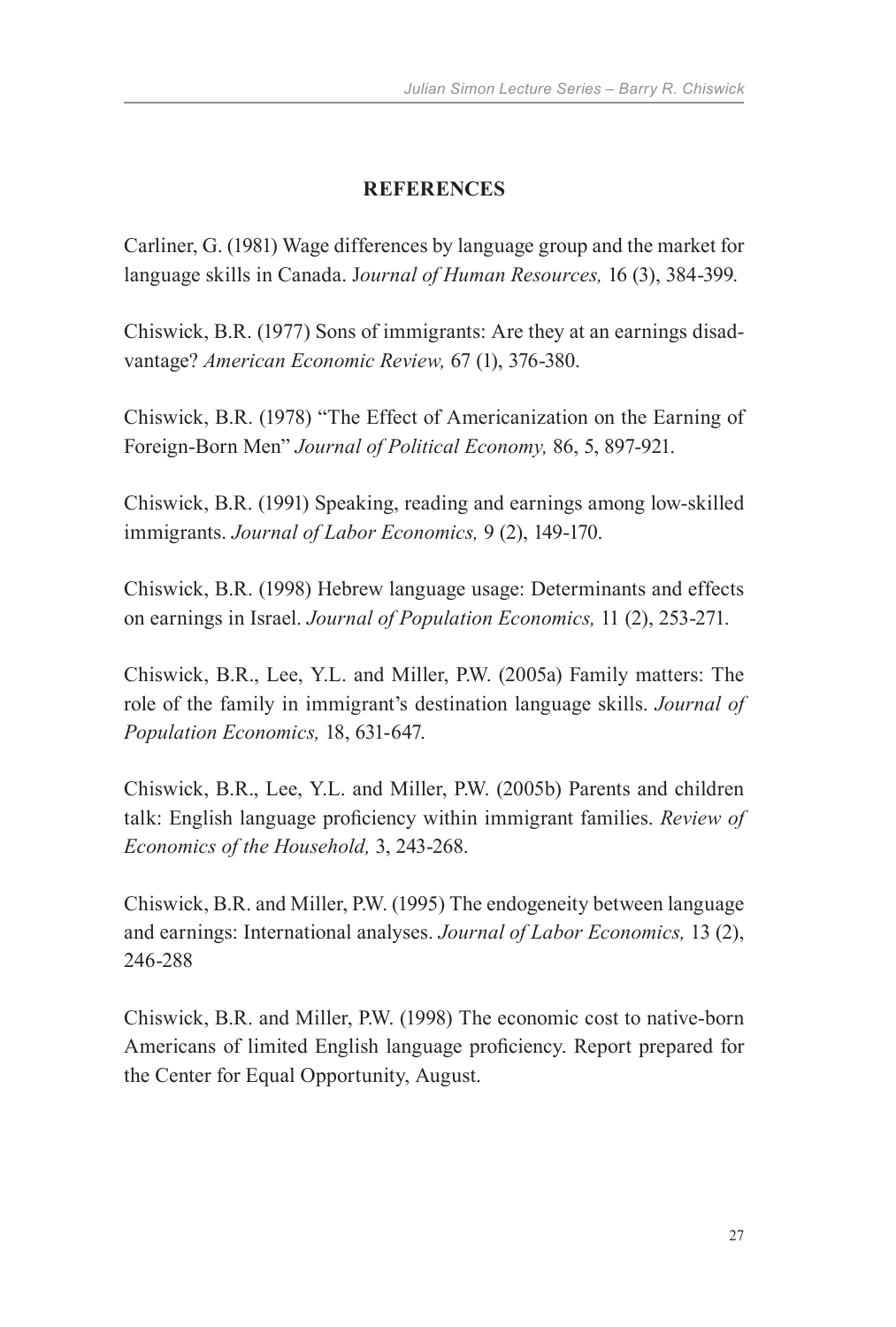Chiswick, B.R. and Miller, P.W. (2001) A model of destination language acquisition: Application to male immigrants in Canada. *Demography,* 38 (3), 391-409.

Chiswick, B.R. and Miller, P.W. (2003) The complementarity of language and other human capital: Immigrant earnings in Canada. *Economics of Education Review,* 22 (5), 469-480.

Chiswick, B.R. and Miller, P.W. (2005a) Linguistic distance: A quantitative measure of the distance between English and other languages. *Journal of Multilingual and Multicultural Development,* 26 (1), 1-16.

Chiswick, B.R. and Miller, P.W. (2005b) Do enclaves matter in immigrant adjustment? *City and Community,* 4 (1), 5-35.

Chiswick, B.R. and Miller, P.W. (2006) Language skills and immigrant adjustment: The role of immigration policy. In D. Cobb-Clark and S. Khoo (eds) Public Policy and Immigrant Settlement (pp. 121-148). Cheltenham, UK: Edward Elgar.

Chiswick, B.R. and Miller, P.W. (2007a) The Economics of Language: International Analyses. London: Routledge.

Chiswick, B.R. and Miller, P.W. (2007b) Computer usage, destination language proficiency and the earnings of natives and immigrants. *Review of Economics of the Household,* 5 (2), 129-157.

Chiswick, B.R. and Miller, P.W. (2008a) A test of the critical period hypothesis for language learning. *Journal of Multilingual and Multicultural Development,* 29 (1), 16-29.

Chiswick, B.R. and Miller, P.W. (2008b) Modeling immigrants' language proficiency. In B. R. Chiswick (ed) Immigration: Trends, Consequences and Prospects for the United States (pp. 75-128). Amsterdam: Elsevier.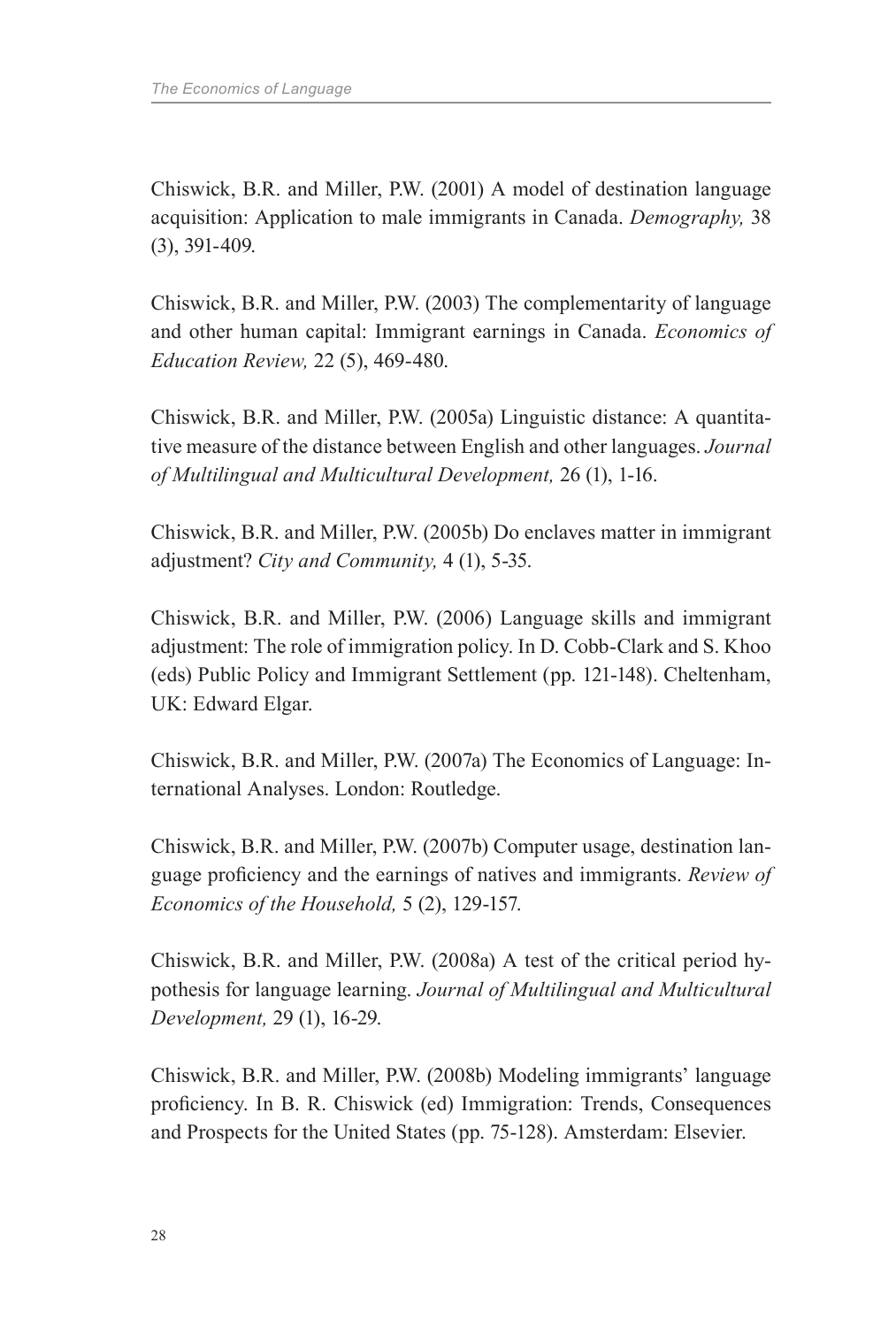Chiswick, B.R., Patrinos, H.A. and Hurst, M.E. (2000) Indigenous language skills and the labor market in a developing economy. *Economic Development and Cultural Change,* 48 (2), 349-367.

Chiswick, B.R. and Repetto, G. (2001) Immigrant adjustment in Israel: The determinants of literacy and fluency in Hebrew and their effects on earnings. In S.Djajic (ed.) International Migration: Trends, Policies, and Economic Impact (pp.204-228). London: Routledge.

Crystal, D. (1987) The Cambridge Encyclopedia of Language. Cambridge, UK: Cambridge University Press.

Dustmann, C. (1994) Speaking fluency, writing fluency and earnings of migrants. *Journal of Population Economics,* 7, 133-156.

Dustmann, C. and Soest, A.V. (2001) Language fluency and earnings estimation with misclassified language indicators. *Review of Economics and Statistics* 83 , 663-674.

Espenshade, T.J. and Fu, H. (1997) An analysis of English language proficiency among U.S. immigrants. *American Sociological Review,* 62, 288- 305.

Friedman, M. (1953) The methodology of positive economics. In M. Friedman. Essays in Positive Economics (pp. 3-43). Chicago, IL: University of Chicago Press .

Grenier, G. (1987) Earnings by language group in Quebec in 1980 and emigration from Quebec between 1976 and 1981. *Canadian Journal of Economics,* 24, 774-791.

Grimes, J.E. and Grimes, B.F. (1993) Ethnologue: Languages of the World (13th ed.). Dallas: Summer Institute of Linguistics.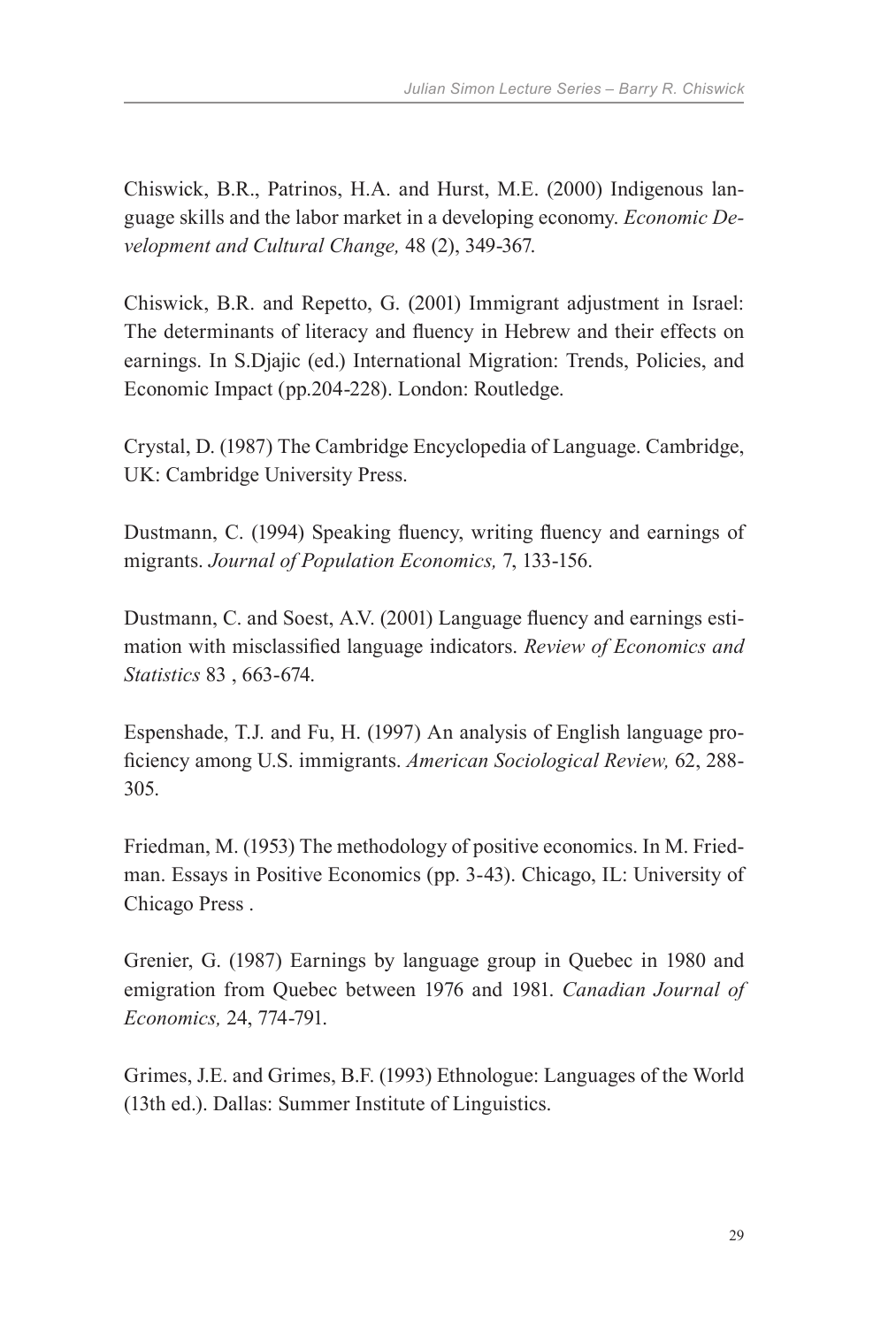Kossoudji, S.A. (1988) English language ability and the labor market opportunities of Hispanic and East Asian immigrant men. *Journal of Labor Economics,* 6(2), 205-228.

Lazear, E. (1999) Culture and language. *Journal of Political Economy,* 107 (6), S95-S126.

Long, M.H. (1990) Maturational constraints on language development. Studies in *Second Language Acquisition* 12, 251-285.

McManus, W., Gould, W. and Welch, F. (1983) Earnings of Hispanic men: The role of English language proficiency. *Journal of Labor Economics,* 1, 101-30.

Portes, A. and Schauffler, R. (1994) Language and the second generation: Bilingualism yesterday and today. *International Migration Review,* 28 , 640-661.

Rambaut, R.G. (2007) A language graveyard? The evolution of language competencies, preferences and use among young adult children of immigrants. Paper presented at the Conference on Immigrants, Education and Language. Arizona State University, Tempe. Schultz, T.W. (1962) Investment in human beings. Special Supplement to *Journal of Political Economy,* 70 (5), 1-157.

Stevens, G. (1986) Sex differences in language shift in the United States. *Social Science Research,* 71 (1), 31-36.

Tainer, E. (1988) English language proficiency and earnings among foreign born men. *Journal of Human Resources,* 23(1), 108-122.

Tanakh: The Holy Scriptures. (1985) Philadelphia: *Jewish Publication Society.*